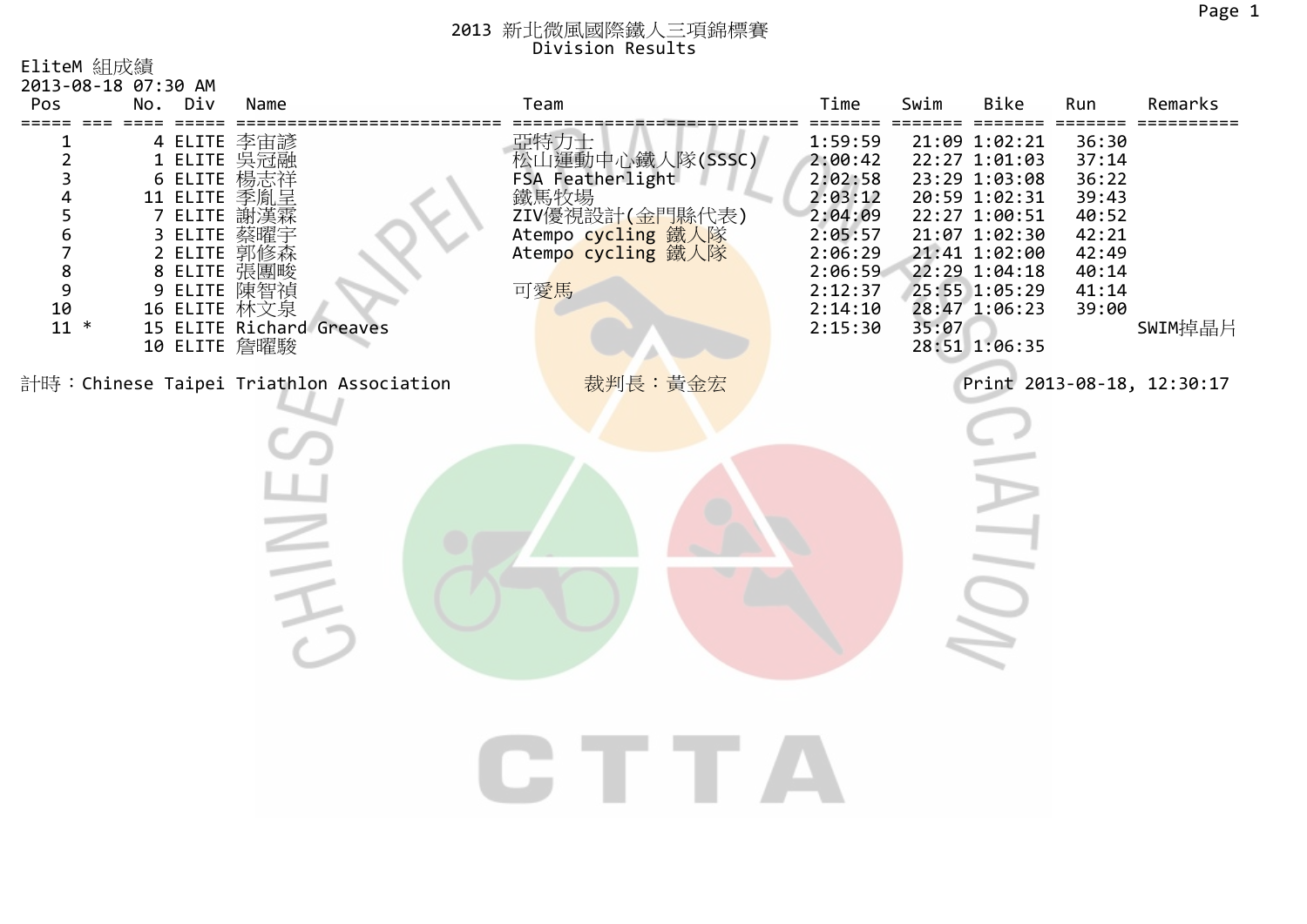| EliteF 組成績<br>2013-08-18 07:30 AM<br>Pos                                          |          | No. Div         | Name                                                                                                                         | Team |                                                                                         | Time                                                                                 | Swim | Bike                                                                                                                                 | Run                                                                  | Remarks                    |
|-----------------------------------------------------------------------------------|----------|-----------------|------------------------------------------------------------------------------------------------------------------------------|------|-----------------------------------------------------------------------------------------|--------------------------------------------------------------------------------------|------|--------------------------------------------------------------------------------------------------------------------------------------|----------------------------------------------------------------------|----------------------------|
| =====<br>$\overline{2}$<br>3<br>4<br>5<br>$\boldsymbol{6}$<br>$\overline{7}$<br>8 | === ==== | $=$ $=$ $=$ $=$ | 23 ELITE 張嘉家<br>22 ELITE 謝伯韶<br>21 ELITE 簡微禎<br>24 ELITE 都郁婷<br>28 ELITE 黃佳君<br>27 ELITE 謝汶涓<br>26 ELITE 彭璟喻<br>25 ELITE 彭璟晴 |      | 維格鐵人隊<br>松山運動中心鐵人隊(SSSC)<br>Atempo cycling 鐵人隊<br>Atempo cycling 鐵人隊<br>ZIV優視設計<br>台東高中 | 2:09:34<br>2:13:34<br>2:19:56<br>2:31:17<br>2:32:45<br>2:34:41<br>2:42:29<br>2:51:20 |      | 21:35 1:02:03<br>25:46 1:09:32<br>25:48 1:09:42<br>27:23 1:11:56<br>32:42 1:09:02<br>23:43 1:12:01<br>31:46 1:18:45<br>31:19 1:20:23 | 45:57<br>38:17<br>44:27<br>51:59<br>51:02<br>58:59<br>51:59<br>59:39 | ==========                 |
|                                                                                   |          |                 | 計時:Chinese Taipei Triathlon Association                                                                                      |      | 裁判長:黃金宏                                                                                 |                                                                                      |      |                                                                                                                                      |                                                                      | Print 2013-08-18, 12:30:17 |
|                                                                                   |          |                 |                                                                                                                              |      |                                                                                         |                                                                                      |      |                                                                                                                                      |                                                                      |                            |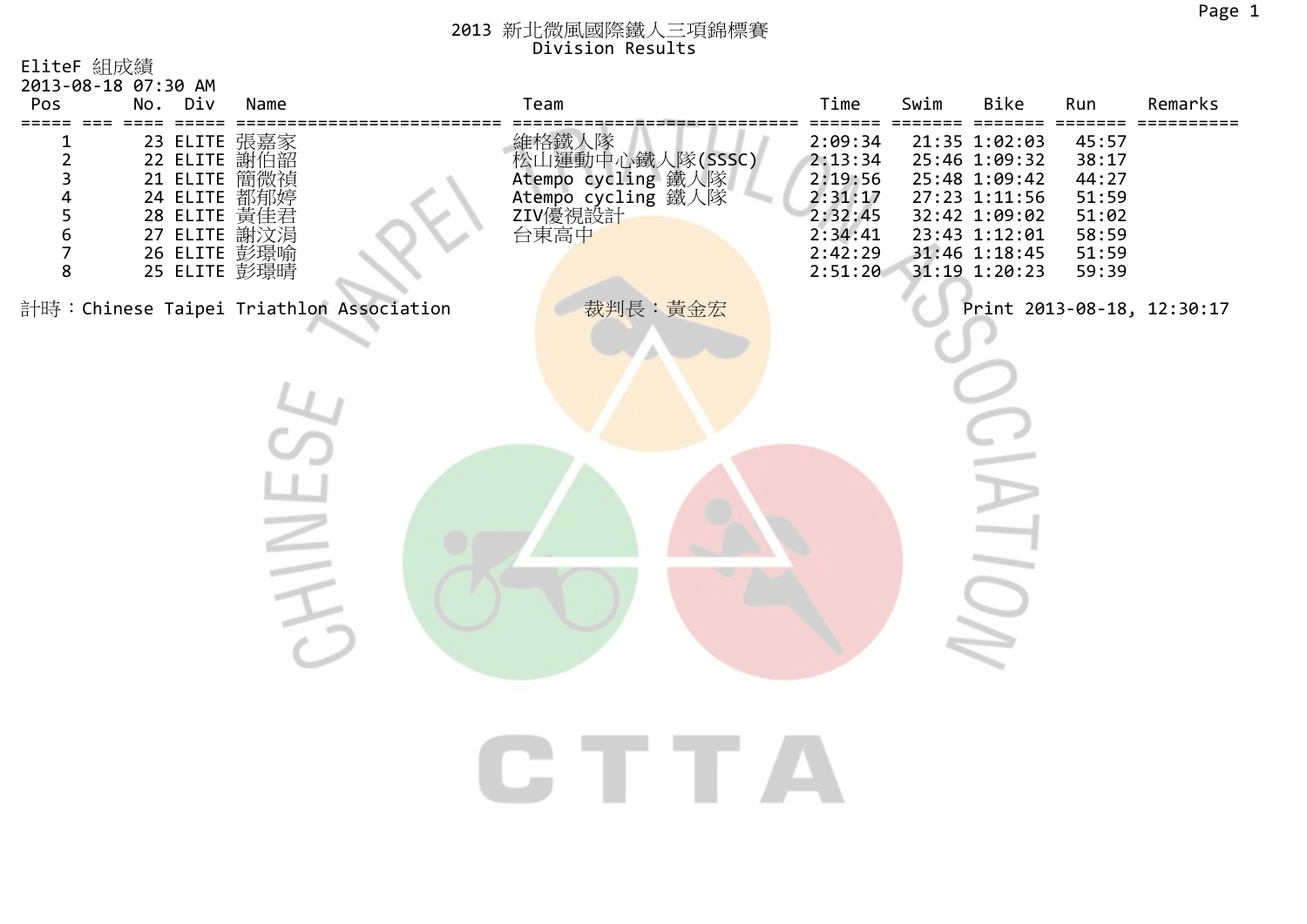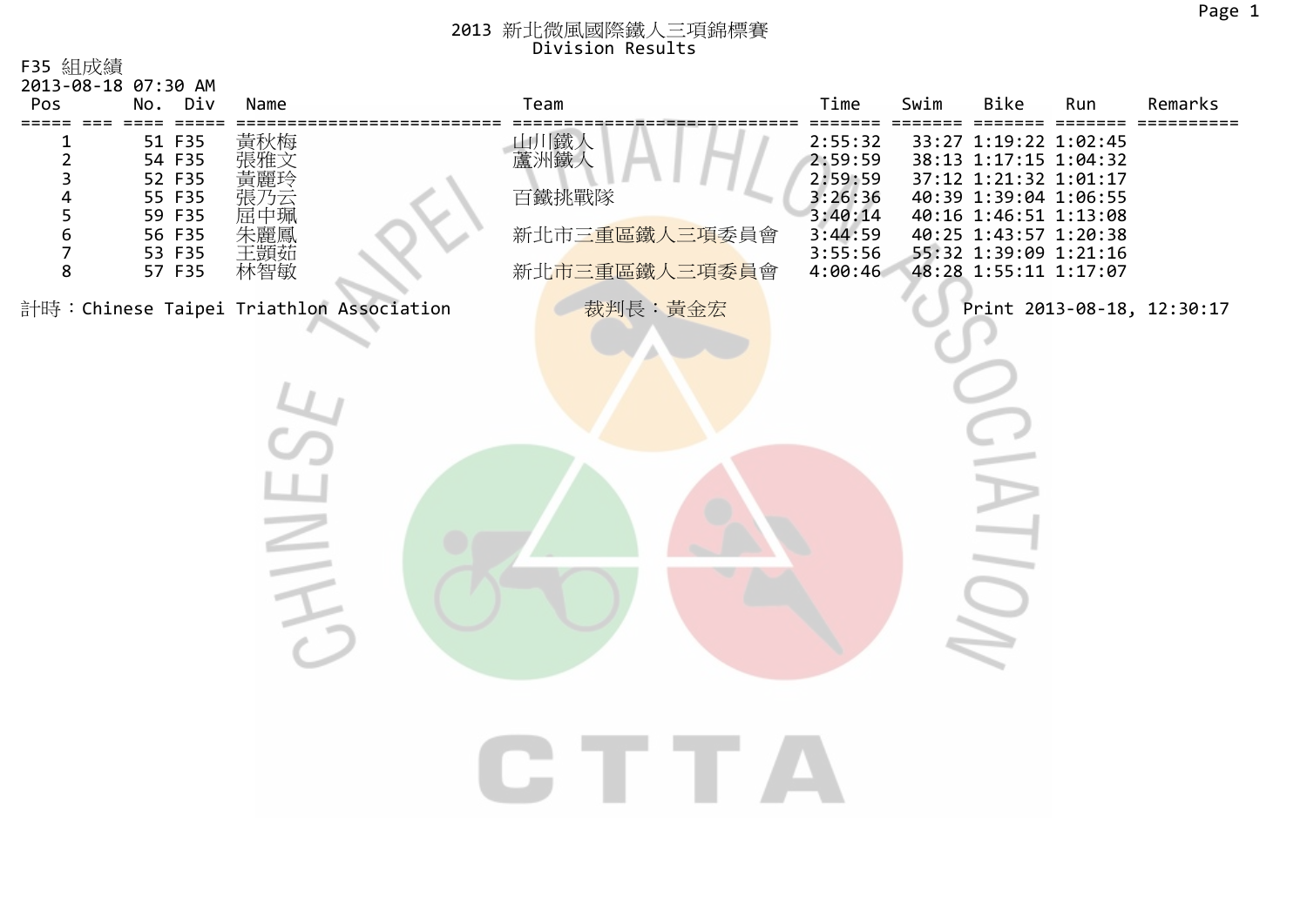| F16 組成績<br>2013-08-18 07:30 AM<br>Pos                                                  |     | No. Div                                                                                                    | Name                                                          | Team                                                                                                            | Time                                                                                                                  | Swim | Bike                                                                                                                                                                                                                            | Run                                                | Remarks                    |
|----------------------------------------------------------------------------------------|-----|------------------------------------------------------------------------------------------------------------|---------------------------------------------------------------|-----------------------------------------------------------------------------------------------------------------|-----------------------------------------------------------------------------------------------------------------------|------|---------------------------------------------------------------------------------------------------------------------------------------------------------------------------------------------------------------------------------|----------------------------------------------------|----------------------------|
| $\overline{\mathbf{c}}$<br>3<br>4<br>5<br>6<br>7<br>$\bf 8$<br>$\mathsf 9$<br>10<br>11 | === | 45 F16<br>36 F16<br>37 F16<br>41 F16<br>43 F16<br>47 F16<br>48 F16<br>39 F16<br>40 F16<br>46 F16<br>44 F16 | 許見微<br>詹涵旬<br>徐昀芃<br>魏翊如<br>張若凡<br>·周高卓楊<br>華羚光雅点<br>楊<br>陳貞如 | -----------------------------<br>SPECIALIZED 轉角單車<br>浩捍鐵人隊(高雄高商)<br>浩捍鐵人隊(高市瑞祥高中)<br>安平鐵人隊<br>SYY<br>蘆洲鐵人<br>長征 | 2:31:28<br>2:37:44<br>2:48:30<br>2:54:32<br>2:58:17<br>3:05:35<br>3:09:40<br>3:09:54<br>3:22:42<br>3:50:09<br>4:23:42 |      | 36:33 1:12:44<br>32:58 1:12:09<br>33:07 1:18:40<br>43:29 1:11:04 1:00:00<br>37:35 1:26:01<br>42:05 1:23:03 1:00:29<br>34:46 1:40:39<br>37:20 1:26:09 1:06:26<br>41:48 1:41:16<br>38:24 1:40:45 1:31:01<br>39:37 2:13:46 1:30:20 | 42:13<br>52:38<br>56:44<br>54:42<br>54:16<br>59:39 | $=$ $=$ $=$ $=$            |
|                                                                                        |     |                                                                                                            | 計時: Chinese Taipei Triathlon Association<br>$\leq$            | 裁判長:黃金宏                                                                                                         |                                                                                                                       |      |                                                                                                                                                                                                                                 |                                                    | Print 2013-08-18, 12:30:17 |
|                                                                                        |     |                                                                                                            |                                                               |                                                                                                                 |                                                                                                                       |      |                                                                                                                                                                                                                                 |                                                    |                            |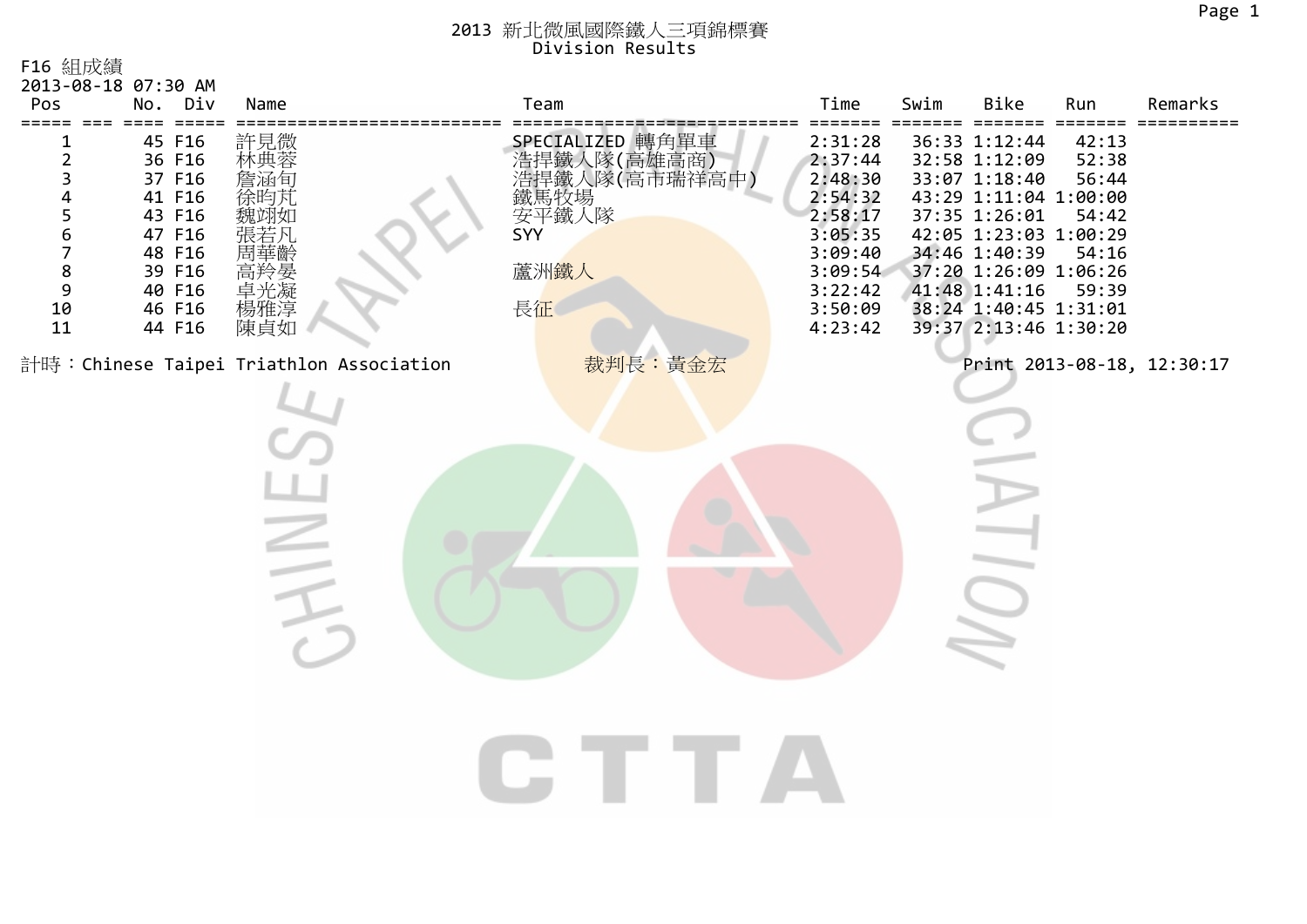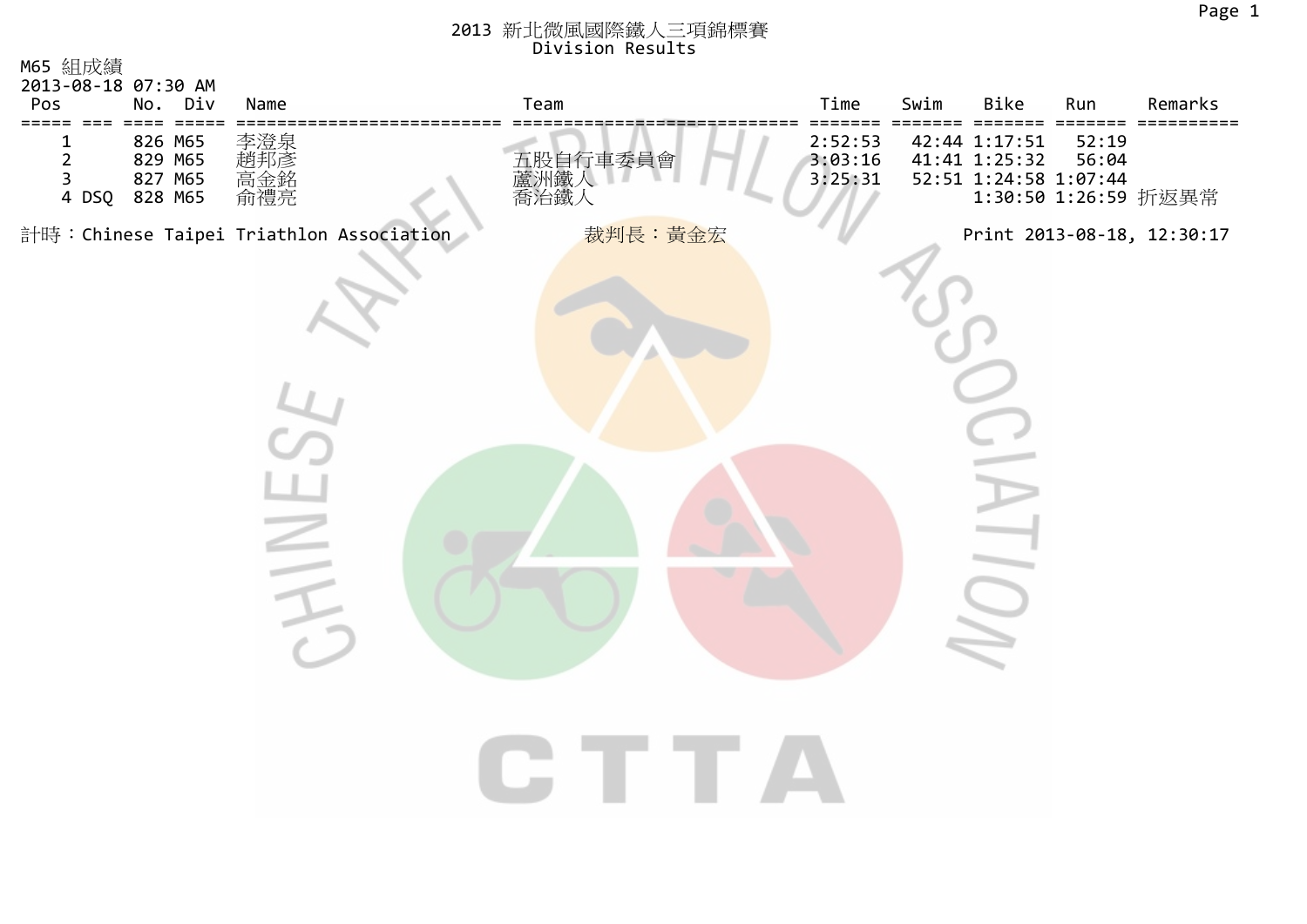| M60 組成績<br>2013-08-18 07:30 AM<br>Pos                               |                 | No. Div                                                        | Name                                    | Team                                                       | Time                                                           | Swim | Bike                                                                                                                              | Run                     | Remarks                    |
|---------------------------------------------------------------------|-----------------|----------------------------------------------------------------|-----------------------------------------|------------------------------------------------------------|----------------------------------------------------------------|------|-----------------------------------------------------------------------------------------------------------------------------------|-------------------------|----------------------------|
| ====<br>===<br>T<br>$\overline{2}$<br>3<br>4<br>5<br>$6\phantom{1}$ | $=$ $=$ $=$ $=$ | 816 M60<br>821 M60<br>819 M60<br>818 M60<br>823 M60<br>820 M60 | 李健雄<br>陳添<br>陳信章<br>廖啟<br>李木林<br>劉慶生    | 浩捍鐵人隊<br>蘆洲鐵人<br>蘆洲鐵人<br>新北市三重區鐵人三項委員會<br>新北市三重區鐵<br>三項委員會 | 2:39:21<br>2:49:24<br>2:56:01<br>3:30:57<br>3:31:06<br>3:34:56 |      | ===<br>33:08 1:18:22<br>37:04 1:21:18<br>40:59 1:17:26<br>35:35 1:35:21 1:20:03<br>52:03 1:29:28 1:09:35<br>43:32 1:41:42 1:09:42 | 47:52<br>51:03<br>57:38 |                            |
|                                                                     |                 |                                                                | 計時:Chinese Taipei Triathlon Association | 裁判長:黃金宏                                                    |                                                                |      |                                                                                                                                   |                         | Print 2013-08-18, 12:30:17 |
|                                                                     |                 |                                                                |                                         |                                                            |                                                                |      |                                                                                                                                   |                         |                            |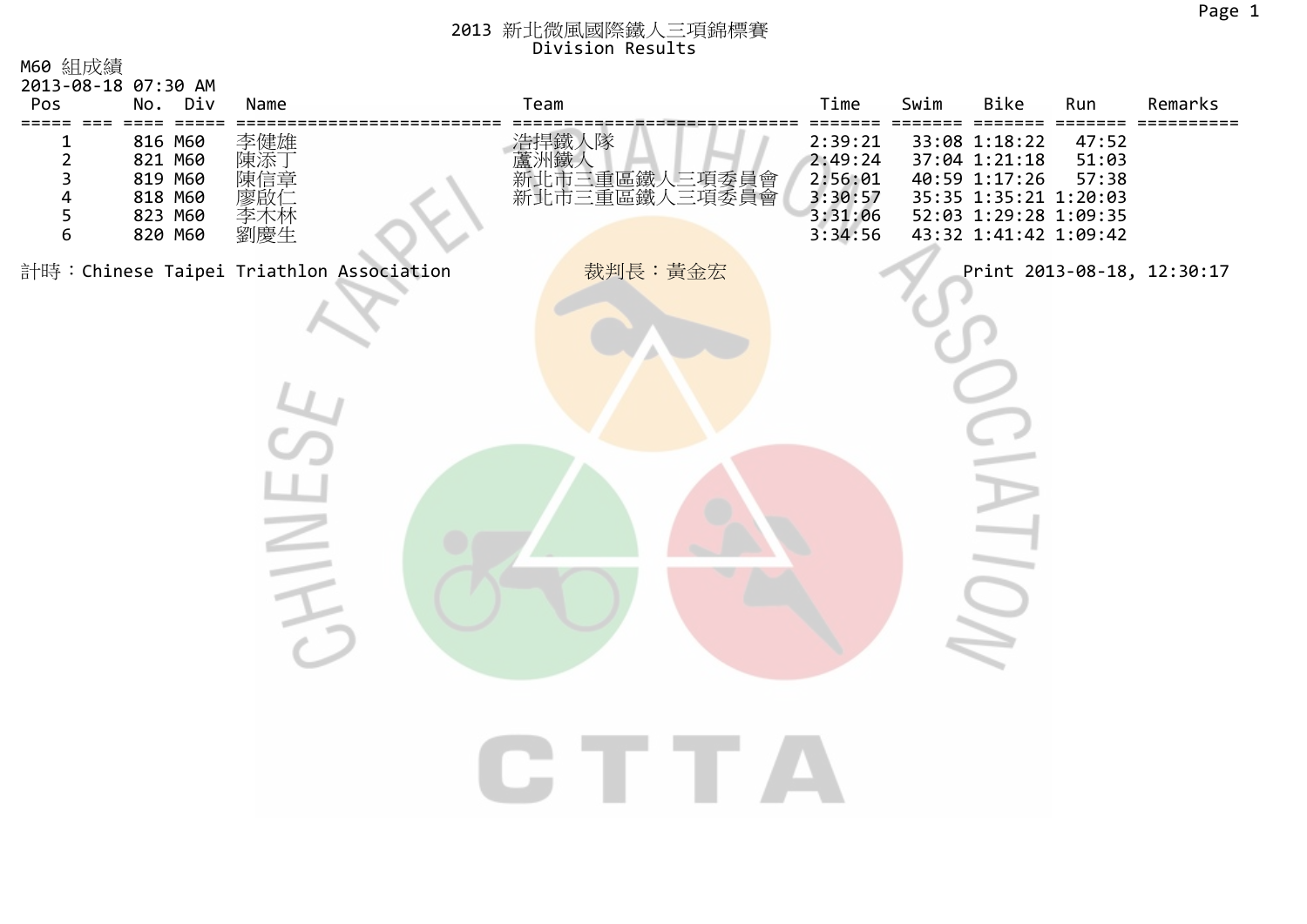M55 組成績

| Pos | 2013-08-18 07:30 AM<br>Div<br>No. | Name                                     | Team              | Time    | Swim | Bike                  | Run   | Remarks                    |
|-----|-----------------------------------|------------------------------------------|-------------------|---------|------|-----------------------|-------|----------------------------|
|     |                                   |                                          |                   |         |      |                       |       |                            |
|     | 786 M55                           | 葉德吉                                      | 蘆洲鐵人              | 2:25:21 |      | 31:18 1:10:39         | 43:25 |                            |
|     | 781 M55                           | 童清金                                      | 浩捍鐵人隊             | 2:26:11 |      | 31:30 1:09:36         | 45:06 |                            |
|     | 785 M55                           | 廖關復                                      | 「 鐵人              | 2:29:30 |      | 28:23 1:09:05         | 52:03 |                            |
|     | 807 M55                           |                                          | 悍將鐵人              | 2:34:09 |      | 34:03 1:13:00         | 47:07 |                            |
| 5   | 782 M55                           | 文生                                       |                   | 2:37:43 |      | 30:56 1:17:08         | 49:39 |                            |
| 6   | 797 M55                           | :吳清心學<br>陳<br>陳<br>陳<br>                 | 深度體驗俱樂部           | 2:37:47 |      | 33:18 1:14:47         | 49:42 |                            |
|     | 787 M55                           |                                          | 蘆洲鐵人              | 2:39:51 |      | 32:34 1:12:50         | 54:28 |                            |
| 8   | 795 M55                           |                                          | 新北市三重區鐵人三項委員會     | 2:43:36 |      | 31:57 1:12:22         | 59:18 |                            |
| 9   | 794 M55                           | 李文清                                      | 新北市三重區鐵人<br>三項委員會 | 2:51:07 |      | 39:36 1:15:09         | 56:22 |                            |
| 10  | 796 M55                           | 鄭學林                                      | 新北市三重區鐵人三項委員會     | 2:53:50 |      | 32:31 1:15:45 1:05:35 |       |                            |
| 11  | 802 M55                           |                                          | 北投慢跑              | 2:56:49 |      | 49:31 1:22:33         | 44:46 |                            |
| 12  | 790 M55                           |                                          |                   | 2:58:40 |      | 44:50 1:24:41         | 49:10 |                            |
| 13  | 793 M55                           |                                          | 新北市三重區鐵人三項委員會     | 2:58:52 |      | 36:23 1:21:20 1:01:10 |       |                            |
| 14  | 800 M55                           | 李福隆                                      | 登林路               | 3:04:20 |      | 42:06 1:19:22 1:02:52 |       |                            |
| 15  | 783 M55                           | 廖明鐘                                      |                   | 3:08:19 |      | 49:41 1:17:34 1:01:05 |       |                            |
| 16  | 799 M55                           | 邱錦清                                      |                   | 3:08:21 |      | 52:49 1:23:34         | 51:59 |                            |
| 17  | 784 M55                           | 謝群忠                                      |                   | 3:09:54 |      | 46:01 1:25:28         | 58:26 |                            |
| 18  | 806 M55                           | 啟發                                       |                   | 3:19:45 |      | 46:02 1:28:05 1:05:39 |       |                            |
| 19  | 789 M55                           | 簡晨堯                                      |                   | 3:20:09 |      | 41:14 1:36:37 1:02:19 |       |                            |
| 20  | 788 M55                           | 子明                                       | 17010一起動<br>一動    | 3:23:50 |      | 42:25 1:27:15 1:14:12 |       |                            |
| 21  | 801 M55                           | 林枝寶                                      | 登林路               | 3:26:24 |      | 44:33 1:32:30 1:09:22 |       |                            |
| 22  | 792 M55                           | 李水益                                      | 新北市三重區鐵人三項委員會     | 3:30:57 |      | 46:15 1:19:08 1:25:36 |       |                            |
| 23  | 791 M55                           | 朱明燦                                      |                   | 3:36:13 |      | 50:12 1:35:03 1:10:59 |       |                            |
| 24  | 804 M55                           | 薛安盛                                      |                   | 3:41:16 |      | 41:25 1:40:39 1:19:13 |       |                            |
| 25  | 809 M55                           | 李明金                                      | 蘆洲鐵人              | 3:41:30 |      | 47:04 1:32:34 1:21:53 |       |                            |
| 26  | 803 M55                           | 王玉瑞                                      |                   | 3:45:27 |      | 58:53 1:32:43 1:13:53 |       |                            |
| 27  | 798 M55                           | 孟復華                                      |                   | 3:49:40 |      | 46:03 1:50:24 1:13:14 |       |                            |
|     | 808 M55                           | 林錫堅                                      | <b>E.O.D</b> 路跑   |         |      | 57:57 1:38:15         |       |                            |
|     |                                   | 計時: Chinese Taipei Triathlon Association | 裁判長:黃金宏           |         |      |                       |       | Print 2013-08-18, 12:30:17 |

CTTA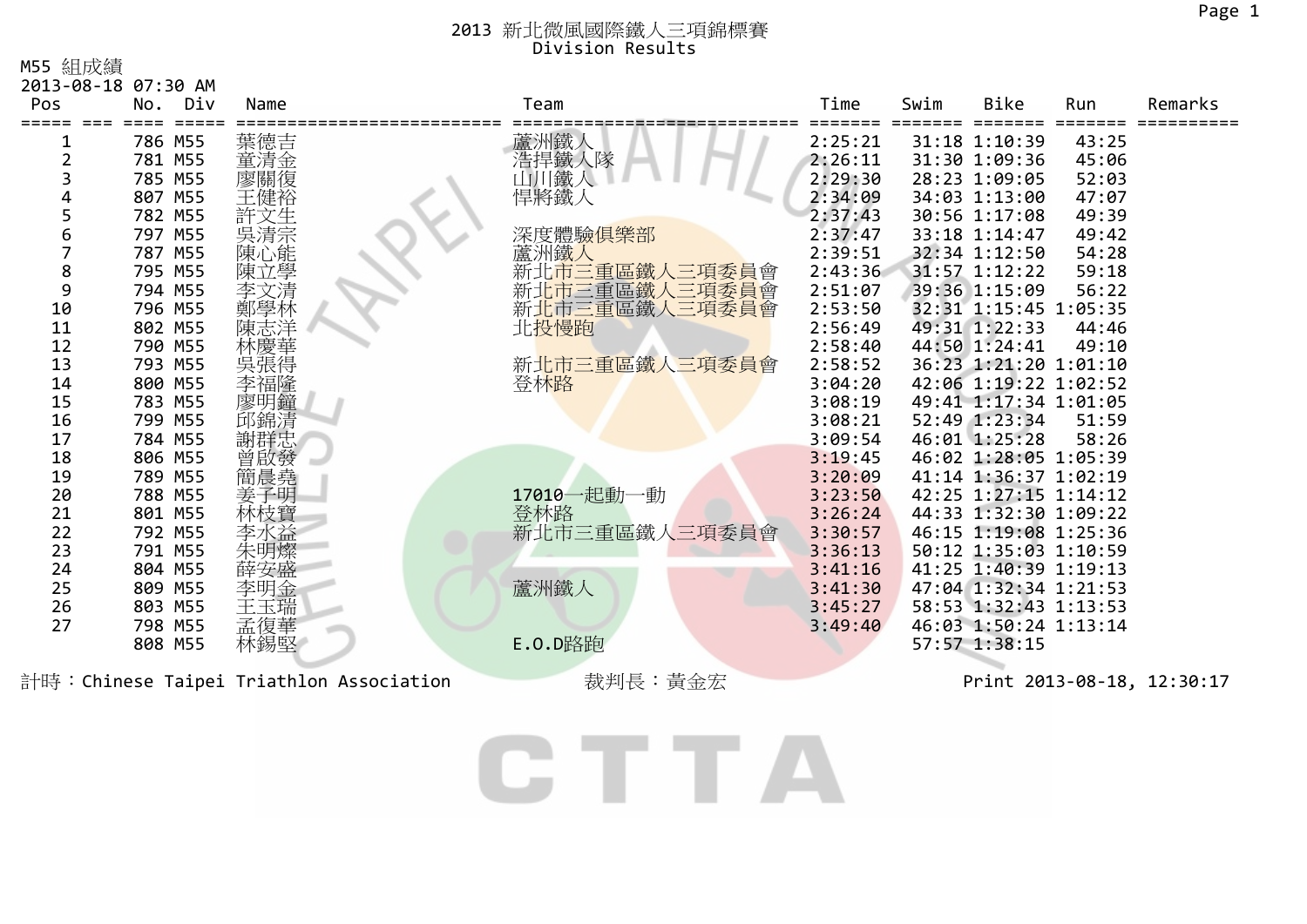M50 組成績

| □つ∪ 忍虫/火ぶ貝 | 2013-08-18 07:30 AM      |             |                                   |         |      |                       |        |         |
|------------|--------------------------|-------------|-----------------------------------|---------|------|-----------------------|--------|---------|
| Pos        | No.<br>Div               | Name        | Team                              | Time    | Swim | <b>Bike</b>           | Run    | Remarks |
| ===== ===  | =====<br>$=$ $=$ $=$ $=$ |             |                                   | ====    | $==$ | ====                  | ====== |         |
|            | 716 M50                  | 張榮川         |                                   | 2:19:53 |      | 30:25 1:06:00         | 43:29  |         |
| 2          | 721 M50                  | 孫金龍         | 山川鐵人<br>可愛馬                       | 2:24:16 |      | 35:33 1:07:00         | 41:44  |         |
| 3          | 761 M50                  | 何耿烈         | 大同山長跑俱樂部                          | 2:26:54 |      | 34:04 1:10:00         | 42:52  |         |
| 4          | 775 M50                  | 洪明華         | 浩捍鐵人隊                             | 2:27:02 |      | 33:11 1:09:07         | 44:44  |         |
| 5          | 726 M50                  | 李春生         | 蘆洲鐵人                              | 2:31:17 |      | 31:38 1:10:47         | 48:54  |         |
| 6          | 725 M50                  | 周秋雄         | 山川鐵人                              | 2:36:14 |      | 35:41 1:15:10         | 45:24  |         |
| 7          | 738 M50                  | 陳振芳         |                                   | 2:36:54 |      | 37:33 1:13:47         | 45:35  |         |
| 8          | 758 M50                  |             | 逸光鐵人隊                             | 2:39:51 |      | 41:11 1:18:17         | 40:25  |         |
| 9          | 753 M50                  | 葉芳霽<br>陳阿露  |                                   | 2:41:58 |      | 39:12 1:15:48         | 46:59  |         |
| 10         | 762 M50                  |             | 深度體驗俱樂部<br>大 <mark>同山長跑俱樂部</mark> | 2:42:52 |      | 36:58 1:16:31         | 49:25  |         |
| 11         | 731 M50                  | 許榮光<br>游象村  |                                   | 2:46:15 |      | 42:26 1:17:04         | 46:47  |         |
| 12         | 739 M50                  | 英衍君         | 基督徒五股禮拜堂                          | 2:46:20 |      | 34:46 1:15:20         | 56:15  |         |
| 13         | 769 M50                  | 林建和         |                                   | 2:46:23 |      | 42:06 1:15:12         | 49:05  |         |
| 14         | 727 M50                  |             | 蘆洲鐵人                              | 2:50:52 |      | 37:45 1:13:46         | 59:21  |         |
| 15         | 766 M50                  | ·林忠泰<br>蕭坤同 | SPECIALIZED 轉角單車                  | 2:50:52 |      | 36:54 1:23:57         | 50:03  |         |
| 16         | 777 M50                  | 連國洲         |                                   | 2:52:29 |      | 39:09 1:12:57 1:00:23 |        |         |
| 17         | 755 M50                  | 游晨絃         |                                   | 2:55:15 |      | 31:43 1:23:05 1:00:28 |        |         |
| 18         | 724 M50                  | 李朝鎔         | 浩捍鐵人隊<br>蘆洲鐵人<br>泰山慢跑委員會          | 2:56:17 |      | 44:27 1:21:38         | 50:14  |         |
| 19         | 722 M50                  | 郭宗坤         |                                   | 2:57:14 |      | 40:54 1:20:12         | 56:10  |         |
| 20         | 720 M50                  |             |                                   | 2:58:00 |      | 38:59 1:19:38         | 59:24  |         |
| 21         | 719 M50                  | 張瑞慶         |                                   | 2:59:09 |      | 40:11 1:22:23         | 56:36  |         |
| 22         | 747 M50                  | 王任朝         | 新北市三重區鐵人三項委員會                     | 3:00:18 |      | 37:34 1:27:40         | 55:05  |         |
| 23         | 752 M50                  | 吳仁復         |                                   | 3:00:33 |      | 36:35 1:23:19 1:00:39 |        |         |
| 24         | 774 M50                  | 陳冠維         | 夢想家<br>日月潭樂活隊<br>日月潭樂活隊           | 3:01:22 |      | 39:40 1:19:52 1:01:51 |        |         |
| 25         | 729 M50                  |             | 蘆洲鐵人                              | 3:01:51 |      | 41:16 1:19:52 1:00:43 |        |         |
| 26         | 763 M50                  | 蔡文進炎        | 登林路                               | 3:02:35 |      | 37:43 1:13:09 1:11:45 |        |         |
| 27         | 757 M50                  | 蔡桂琦         | 逸光鐵人隊                             | 3:03:21 |      | 57:25 1:19:20         | 46:37  |         |
| 28         | 754 M50                  | 李鶴松         | 蘆洲鐵人                              | 3:05:42 |      | 47:44 1:19:57         | 58:02  |         |
| 29         | 773 M50                  | 林良泉         |                                   | 3:07:24 |      | 40:50 1:18:39 1:07:56 |        |         |
| 30         | 768 M50                  | 博靖琦         |                                   | 3:07:34 |      | 41:26 1:25:01 1:01:07 |        |         |
| 31         | 737 M50                  | 卓明順         |                                   | 3:07:59 |      | 39:06 1:36:57         | 51:57  |         |
| 32         | 745 M50                  | 廖政斌         | 新北市三重區鐵人三項委員會                     | 3:09:18 |      | 36:10 1:26:54 1:06:15 |        |         |
| 33         | 735 M50                  | 陳順興         | icyc                              | 3:09:27 |      | 47:07 1:22:35         | 59:46  |         |
| 34         | 741 M50                  | 陳翔昇         | <b>TOR</b>                        | 3:10:59 |      | 37:25 1:24:03 1:09:32 |        |         |
| 35         | 760 M50                  | 黃維昌         |                                   | 3:16:00 |      | 41:39 1:32:47 1:01:35 |        |         |
| 36         | 764 M50                  |             |                                   | 3:16:21 |      | 43:22 1:26:17 1:06:43 |        |         |
| 37         | 749 M50                  | 許晏騰逸        |                                   | 3:17:18 |      | 44:50 1:26:47 1:05:43 |        |         |
| 38         | 733 M50                  | 陳進東         |                                   | 3:20:53 |      | 46:17 1:26:22 1:08:16 |        |         |
| 39         | 748 M50                  | 江文良         |                                   | 3:22:02 |      | 44:49 1:28:03 1:09:11 |        |         |
| 40         | 759 M50                  | 王萬福         | 逸光鐵人隊                             | 3:22:47 |      | 45:41 1:36:07 1:01:00 |        |         |
|            |                          |             |                                   |         |      |                       |        |         |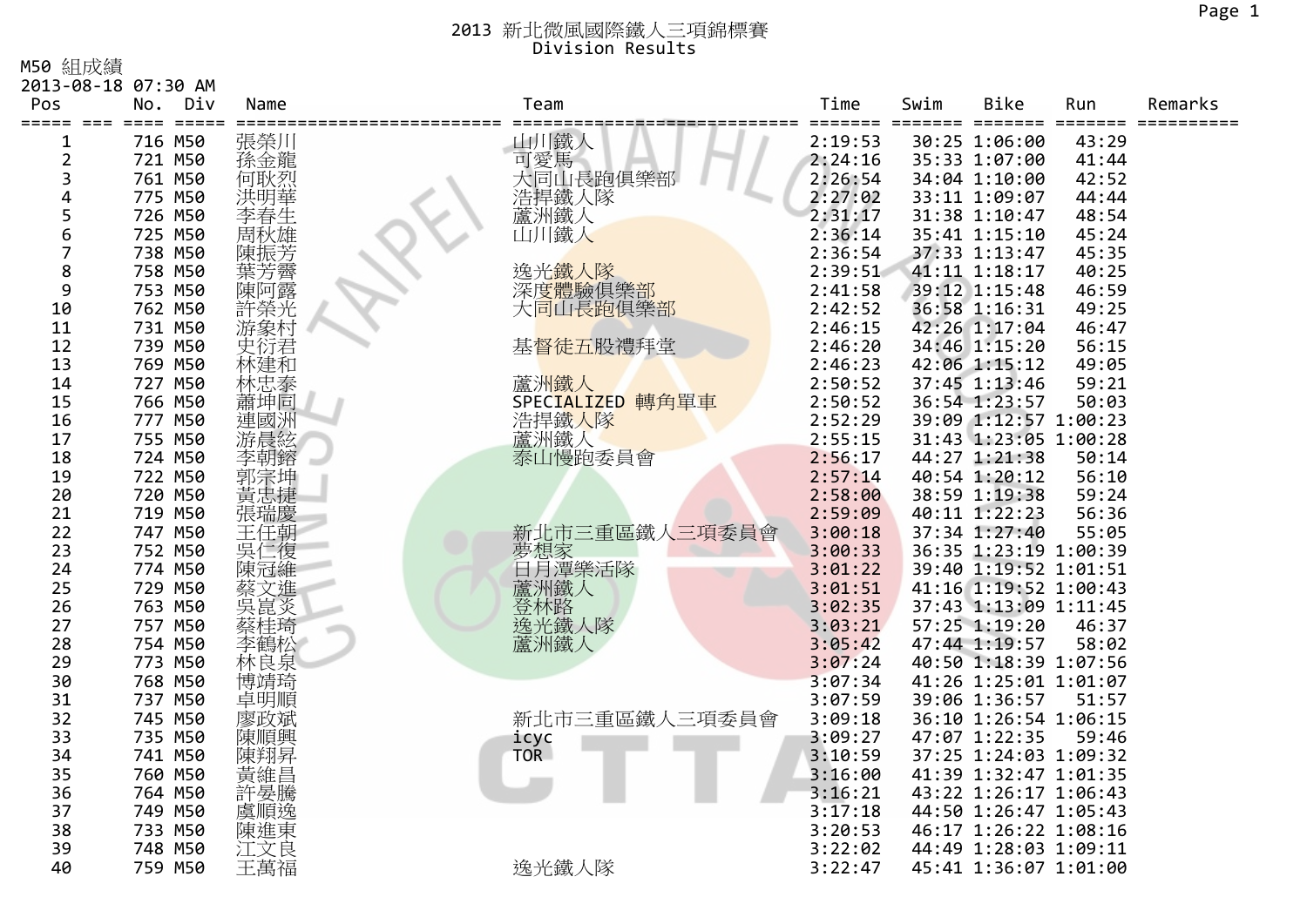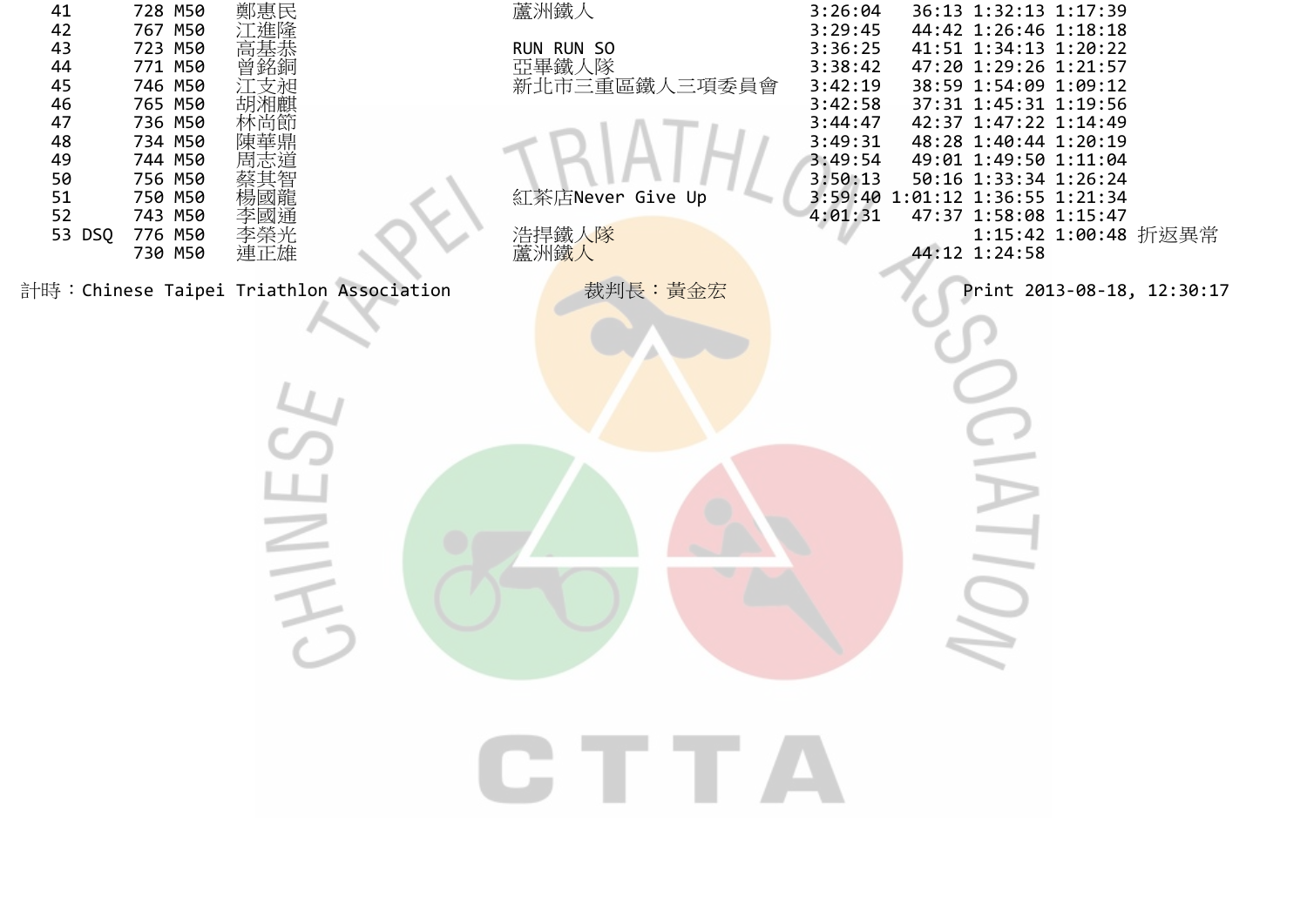M45 組成績

| M45 組成額             |                    |                        |               |                    |                    |            |                                        |                            |         |
|---------------------|--------------------|------------------------|---------------|--------------------|--------------------|------------|----------------------------------------|----------------------------|---------|
| 2013-08-18 07:30 AM |                    |                        |               |                    |                    |            |                                        |                            |         |
| Pos                 | No.<br>$=====$     | Div<br>$=$ $=$ $=$ $=$ | Name          | Team               | Time<br>===        | Swim<br>== | Bike<br>$=$ $=$<br>====                | Run<br>$=$ $=$ $=$ $=$ $:$ | Remarks |
| 1                   | 616 M45            |                        | 林文國           | 鐵馬牧場               | 2:14:18            |            | 28:12 1:06:57                          | 39:10                      |         |
| 2                   | 692 M45            |                        | 簡芳省           |                    | 2:24:20            |            | 29:24 1:09:15                          | 45:43                      |         |
| 3                   | 660 M45            |                        | Ceri Lines    |                    | 2:27:51            |            | 37:36 1:10:41                          | 39:36                      |         |
| 4                   | 688 M45            |                        |               | 鐵馬牧場<br>大同山長跑俱樂部   | 2:28:36            |            | 34:17 1:09:47                          | 44:32                      |         |
| 5                   | 640 M45            |                        | 吳慶文<br>賴滄海    | 蘆洲鐵人               | 2:30:20            |            | 31:38 1:07:56                          | 50:47                      |         |
| 6                   | 638 M45            |                        | 魏安邦           | 蘆洲鐵人               | 2:32:35            |            | 33:41 1:10:31                          | 48:25                      |         |
|                     | 691 M45            |                        | 王旗生           |                    | 2:33:09            |            | 23:18 1:21:25                          | 48:27                      |         |
| 8                   | 710 M45            |                        | 陳國治           | 浩捍鐵人隊              | 2:33:16            |            | 34:27 1:09:57                          | 48:54                      |         |
| 9                   | 695 M45            |                        | 嚴福志           | SPECIALIZED 轉角單車   | 2:34:41            |            | 33:45 1:10:49                          | 50:08                      |         |
| $10 *$              | 658 M45            |                        | 陳慶源           | 鐵馬牧場               | 2:36:00            |            | 35:19 1:15:07                          | 45:36 *                    |         |
| 11                  | 639 M45            |                        | 許仕全           | 蘆洲鐵人               | 2:36:29            |            | 36:30 1:10:25                          | 49:35                      |         |
| 12                  | 666 M45            |                        | 陳建成           | 台化佛魔殺              | 2:36:43            |            | 37:58 1:16:04                          | 42:42                      |         |
| 13                  | 673 M45            |                        | 黃文宏           |                    | 2:38:32            |            | 36:18 1:14:15                          | 48:00                      |         |
| 14                  | 707 M45            |                        |               | 鐵馬 <mark>牧場</mark> | 2:39:30            |            | 41:36 1:14:25                          | 43:30                      |         |
| 15                  | 684 M45            |                        | 黃忠智           | 盛貿鐵人               | 2:41:41            |            | 35:20 1:11:45                          | 54:37                      |         |
| 16                  | 682 M45            |                        | 曾麟福           | 戀三鐵                | 2:42:39            |            | 39:14 1:10:39                          | 52:47                      |         |
| 17                  | 671 M45            |                        | 戴宏鳴           |                    | 2:44:35            |            | 38:56 1:16:03                          | 49:37                      |         |
| 18                  | 659 M45            |                        |               | 鐵馬牧場               | 2:44:48            |            | 33:40 1:15:06                          | 56:03                      |         |
| 19                  | 654 M45            |                        | 林育德<br>鄭欽?    | 森呼吸鐵馬隊             | 2:45:17            |            | 40:34 1:14:31                          | 50:13 改組                   |         |
| 20                  | 649 M45            |                        |               |                    | 2:47:53            |            | 46:41 1:13:33                          | 47:40                      |         |
| 21                  | 637 M45            |                        | 孫文儀           | 蘆洲鐵人               | 2:48:03            |            | 34:54 1:15:07                          | 58:04                      |         |
| 22                  | 704 M45            |                        | 林俊龍           | 蘆洲鐵人               | 2:48:28            |            | 35:58 1:22:48                          | 49:43                      |         |
| 23                  | 651 M45            |                        | 謝宗憲           |                    | 2:48:42            |            | 37:18 1:17:29                          | 53:57                      |         |
| 24                  | 694 M45            |                        | 洪銘遠           |                    | 2:51:34            |            | 40:41 1:20:50<br>31:55 1:19:56 1:00:18 | 50:03                      |         |
| 25<br>26            | 636 M45<br>693 M45 |                        | 高裕雄           | 山川鐵人<br>南投鐵人       | 2:52:09<br>2:52:19 |            |                                        |                            |         |
| 27                  | 650 M45            |                        | 簡志恩           |                    | 2:52:33            |            | 32:31 1:12:04 1:07:45<br>36:11 1:18:55 | 57:28                      |         |
| 28                  | 703 M45            |                        | 王冢海           | 喬治鐵人<br>陸軍專科學校     | 2:52:47            |            | 37:26 1:17:27                          | 57:55                      |         |
| 29                  | 690 M45            |                        | 莊榮盛<br>黃鶴     |                    | 2:53:26            |            | 32:04 1:20:03 1:01:20                  |                            |         |
| 30                  | 701 M45            |                        | 陳1            |                    | 2:54:44            |            | 42:09 1:24:32                          | 48:05                      |         |
| 31                  | 702 M45            |                        |               |                    | 2:55:39            |            | 45:20 1:19:50                          | 50:30                      |         |
| 32                  | 653 M45            |                        |               |                    | 2:55:54            |            | 39:26 1:18:39                          | 57:51                      |         |
| 33                  | 689 M45            |                        | 張志祥           |                    | 2:56:03            |            | 44:01 1:15:39                          | 56:24                      |         |
| 34                  | 674 M45            |                        | 陳源銘           | 深度體驗俱樂部            | 2:57:05            |            | 39:46 1:18:01                          | 59:19                      |         |
| 35                  | 644 M45            |                        |               |                    | 2:57:35            |            | 46:01 1:15:30                          | 56:05                      |         |
| 36                  | 696 M45            |                        |               | SPECIALIZED 轉角單車   | 2:57:43            |            | 33:59 1:32:33                          | 51:11                      |         |
| 37                  | 675 M45            |                        | "何周梁!"<br>思向昌 |                    | 2:59:11            |            | 46:20 1:25:46                          | 47:05                      |         |
| 38                  | 677 M45            |                        | 林東河           | 逸光鐵人隊              | 2:59:38            |            | 41:41 1:20:11                          | 57:47                      |         |
| 39                  | 665 M45            |                        | 許先渠           | 森呼吸鐵馬隊             | 2:59:47            |            | 41:17 1:21:53                          | 56:38                      |         |
| 40                  | 641 M45            |                        | 蔡銘箴           |                    | 3:00:58            |            | 42:27 1:24:09                          | 54:23                      |         |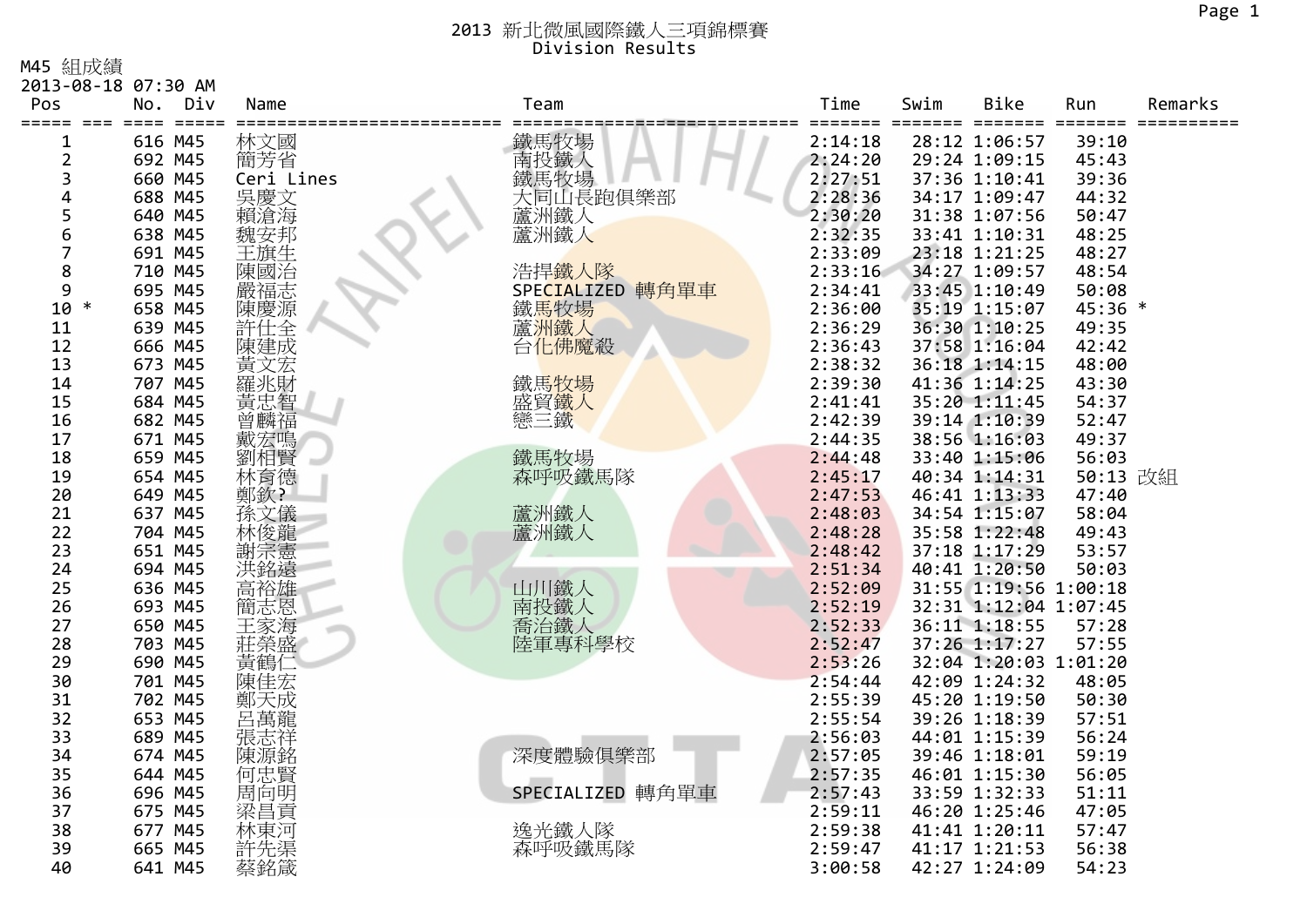| 41       | 625 M45 | 李世儒          |                     | 3:03:29 | 39:15 1:21:26 1:02:49                          |
|----------|---------|--------------|---------------------|---------|------------------------------------------------|
| 42       | 633 M45 | 詹富期          |                     | 3:03:39 | 46:28 1:24:52<br>52:21                         |
| 43       | 628 M45 | 趙定樺          | 元和堂中醫診所<br>台7線鐵人隊   | 3:04:47 | 37:30 1:22:34 1:04:44                          |
| 44       | 643 M45 |              |                     | 3:05:09 | 37:31 1:20:50 1:06:49                          |
| 45       | 708 M45 | 高孟賢          |                     | 3:06:51 | 47:20 1:22:13<br>57:19                         |
| 46       | 680 M45 | 彭志璋          | 豐國地政士事務所            | 3:07:02 | 44:18 1:19:48 1:02:57                          |
| 47       | 621 M45 | 傅寶           | 新埔隊<br>浩捍鐵人隊        | 3:07:15 | 38:28 1:23:19 1:05:29                          |
| 48       | 706 M45 | 高志宏          |                     | 3:07:32 | 39:10 1:26:32 1:01:51                          |
| 49       | 627 M45 | 黃廷堅          |                     | 3:08:18 | 42:34 1:24:54 1:00:50                          |
| 50       | 683 M45 | 王臺明          |                     | 3:08:36 | 38:44 1:37:53<br>52:00                         |
| 51       | 630 M45 | 倪邦臣          |                     | 3:08:42 | 38:01 1:22:11 1:08:31                          |
| 52       | 687 M45 | 萬<br>湯志賢     |                     | 3:09:34 | 42:37 1:19:51 1:07:07                          |
| 53       | 618 M45 |              |                     | 3:10:25 | 40:34 1:26:20 1:03:32                          |
| 54       | 672 M45 | 黃英俊          |                     | 3:10:46 | 43:03 1:31:32<br>56:12                         |
| 55       | 705 M45 |              | 日月潭樂活隊              | 3:11:00 | 37:40 1:22:01 1:11:20                          |
| 56       | 678 M45 | 梁有章<br>陳文禮   | 逸光鐵人隊               | 3:11:10 | 38:02 1:24:40 1:08:29                          |
| 57       | 663 M45 | 范光忠          |                     | 3:11:45 | 44:39 1:23:24 1:03:43                          |
| 58       | 709 M45 | 程自立          |                     | 3:11:47 | 51:29 1:16:44 1:03:36                          |
| 59       | 629 M45 | 林欽龍          |                     | 3:12:47 | 41:21 1:27:22 1:04:05                          |
| 60       | 648 M45 | 陳志煌          |                     | 3:12:58 | 41:28 1:32:58<br>58:32                         |
| 61       | 700 M45 | 陳錦洲          | 2058單車隊             | 3:15:29 | 53:59 1:18:56 1:02:35                          |
| 62       | 622 M45 | 劉文章          | 新埔隊                 | 3:16:19 | 43:08 1:28:34 1:04:39                          |
| 63       | 657 M45 | 李明煌          |                     | 3:20:31 | 40:11 1:29:52 1:10:28                          |
| 64       | 617 M45 | 楊建豐          | 長征                  | 3:21:35 | 31:27 1:33:16 1:16:53                          |
| 65       | 669 M45 | 呂理標          |                     | 3:22:00 | 38:50 1:32:38 1:10:33                          |
| 66       | 686 M45 | 盧軒錦          | 驛站旅人                | 3:23:05 | 39:48 1:28:20 1:14:58                          |
| 67       | 685 M45 | 顏有志          | 驛站旅人                | 3:23:20 | 45:42 1:31:07 1:06:33                          |
| 68       | 697 M45 | 林承文          | SPECIALIZED<br>轉角單車 | 3:24:31 | 49:52 1:24:19 1:10:21                          |
| 69       | 664 M45 | 徐必和          |                     | 3:25:24 | 46:39 1:27:12 1:11:34                          |
| 70       | 647 M45 | 林智清          |                     | 3:25:42 | 41:31 1:31:12 1:13:00                          |
| 71       | 620 M45 | 顏國欽          |                     | 3:25:56 | 35:56 1:33:28 1:16:33                          |
| 72       | 668 M45 | 曾汪志          | 竹風                  | 3:26:22 | 47:22 1:24:21 1:14:39                          |
| 73       | 623 M45 | 王彥傑          | 安訓鐵人                | 3:26:41 | 46:30 1:37:27 1:02:45                          |
| 74       | 646 M45 | 林毓琦          |                     | 3:28:19 | 51:03 1:35:53 1:01:24                          |
| 75       | 652 M45 | 潘志成          |                     | 3:28:51 | 47:07 1:33:34 1:08:12                          |
| 76       | 642 M45 |              |                     | 3:29:09 | 48:29 1:37:31 1:03:10                          |
| 77       | 662 M45 | 陳建志          | 鐵馬牧場                | 3:30:27 | 41:08 1:23:43 1:25:38                          |
| 78       | 699 M45 | "林蔡美"<br>蔡峰昆 | 正義鐵人隊               | 3:30:35 | 59:18 1:28:48 1:02:30                          |
| 79       | 645 M45 |              |                     | 3:34:40 | 56:28 1:37:01 1:01:13                          |
| 80       | 681 M45 |              | 戀三鐵                 | 3:38:22 | 43:51 1:35:58 1:18:34                          |
| 81       | 634 M45 | 陳志豪          | 梧笛團隊                | 3:40:54 | 51:27 1:37:45 1:11:44                          |
| 82       | 655 M45 |              | 只求玩賽<br>梧笛團隊        | 3:42:08 | 47:43 1:31:05 1:23:21                          |
| 83       | 635 M45 | 謝祥政          |                     | 3:43:08 | 47:49 1:36:00 1:19:20                          |
| 84<br>85 | 676 M45 | 黃子峰          |                     | 3:43:14 | 45:12 1:39:37 1:18:26<br>43:26 1:42:17 1:25:12 |
|          | 667 M45 | 王經西          | LITE-ON             | 3:50:54 | 43:22 1:42:34 1:25:58                          |
| 86<br>87 | 711 M45 | 陳明義<br>仲崇正   |                     | 3:51:53 |                                                |
|          | 679 M45 |              |                     | 3:51:55 | 48:04 1:47:42 1:16:09                          |

| 3:03:29            | 39:15          | 1:21:26                 | 1:02:49                            |
|--------------------|----------------|-------------------------|------------------------------------|
| 3:03:39            | 46:28          | 1:24:52                 | 52:21                              |
| 3:04:47            | 37:30          | 1:22:34                 | 1:04:44                            |
| 3:05:09            | 37:31          | 1:20:50                 | 1:06:49                            |
| 3:06:51            | 47:20          | 1:22:13                 | 57:19                              |
| 3:07:02            | 44:18          | 1:19:48                 | 1:02:57                            |
| 3:07:15            | 38:28          | 1:23:19                 | 1:05:29                            |
| 3:07:32            | 39:10          | 1:26:32                 | 1:01:51                            |
| 3:08:18            | 42:34          | 1:24:54                 | 1:00:50                            |
| 3:08:36            | 38:44          | 1:37:53                 | 52:00                              |
| 3:08:42            | 38:01          | 1:22:11                 | 1:08:31                            |
| 3:09:34            | 42:37          | 1:19:51                 | 1:07:07                            |
| 3:10:25            | 40:34          | 1:26:20                 | 1:03:32                            |
| 3:10:46            | 43:03          | 1:31:32                 | 56:12                              |
| 3:11:00            | 37:40          | 1:22:01                 | 1:11:20                            |
| 3:11:10            | 38:02          | 1:24:40                 | 1:08:29                            |
| 3:11:45            | 44:39          | 1:23:24                 | 1:03:43                            |
| 3:11:47            | 51:29          | 1:16:44                 | 1:03:36                            |
| 3:12:47            | 41:21          | 1:27:22                 | 1:04:05                            |
| 3:12:58            | 41:28          | 1:32:58                 | 58:32                              |
| 3:15:29            | 53:59          | 1:18:56                 | 1:02:35                            |
| 3:16:19            | 43:08          | 1:28:34                 | 1:04:39                            |
| 3:20:31            | 40:11          | 1:29:52                 | 1:10:28                            |
| 3:21:35            | 31:27          | 1:33:16                 | 1:16:53                            |
| 3:22:00            | 38:50          | 1:32:38                 | 1:10:33                            |
| 3:23:05            | 39:48          | 1:28:20                 | 1:14:58                            |
| 3:23:20            | 45:42          | 1:31:07                 | 1:06:33                            |
| 3:24:31            | 49:52          | 1:24:19                 | 1:10:21                            |
| 3:25:24            | 46:39          | 1:27:12                 | 1:11:34                            |
| 3:25:42            | 41:31          | 1:31:12                 | 1:13:00                            |
| 3:25:56            | 35:56          | 1:33:28                 | 1:16:33                            |
| 3:26:22            | 47:22          | 1:24:21                 | 1:14:39                            |
| 3:26:41            | 46:30          | 1:37:27                 | 1:02:45                            |
| 3:28:19            | 51:03          | 1:35:53                 | 1:01:24                            |
| 3:28:51            | 47:07          | 1:33:34                 | 1:08:12                            |
| 3:29:09            | 48:29          | 1:37:31                 | 1:03:10                            |
| 3:30:27            | 41:08          | 1:23:43                 | 1:25:38                            |
| 3:30:35            |                | 59:18 1:28:48           | 1:02:30                            |
| 3:34:40            |                | 56:28 1:37:01 1:01:13   |                                    |
| 3:38:22            |                | 43:51 1:35:58 1:18:34   |                                    |
| 3:40:54            | 51:27          |                         | 1:37:45 1:11:44                    |
| 3:42:08            | 47:43          |                         | 1:31:05 1:23:21<br>1:36:00 1:19:20 |
| 3:43:08            | 47:49<br>45:12 |                         | 1:39:37 1:18:26                    |
| 3:43:14<br>3:50:54 |                | 43:26 1:42:17 1:25:12   |                                    |
| 3:51:53            |                | $43:22$ 1:42:34 1:25:58 |                                    |
| 3:51:55            |                | 48:04 1:47:42 1:16:09   |                                    |
|                    |                |                         |                                    |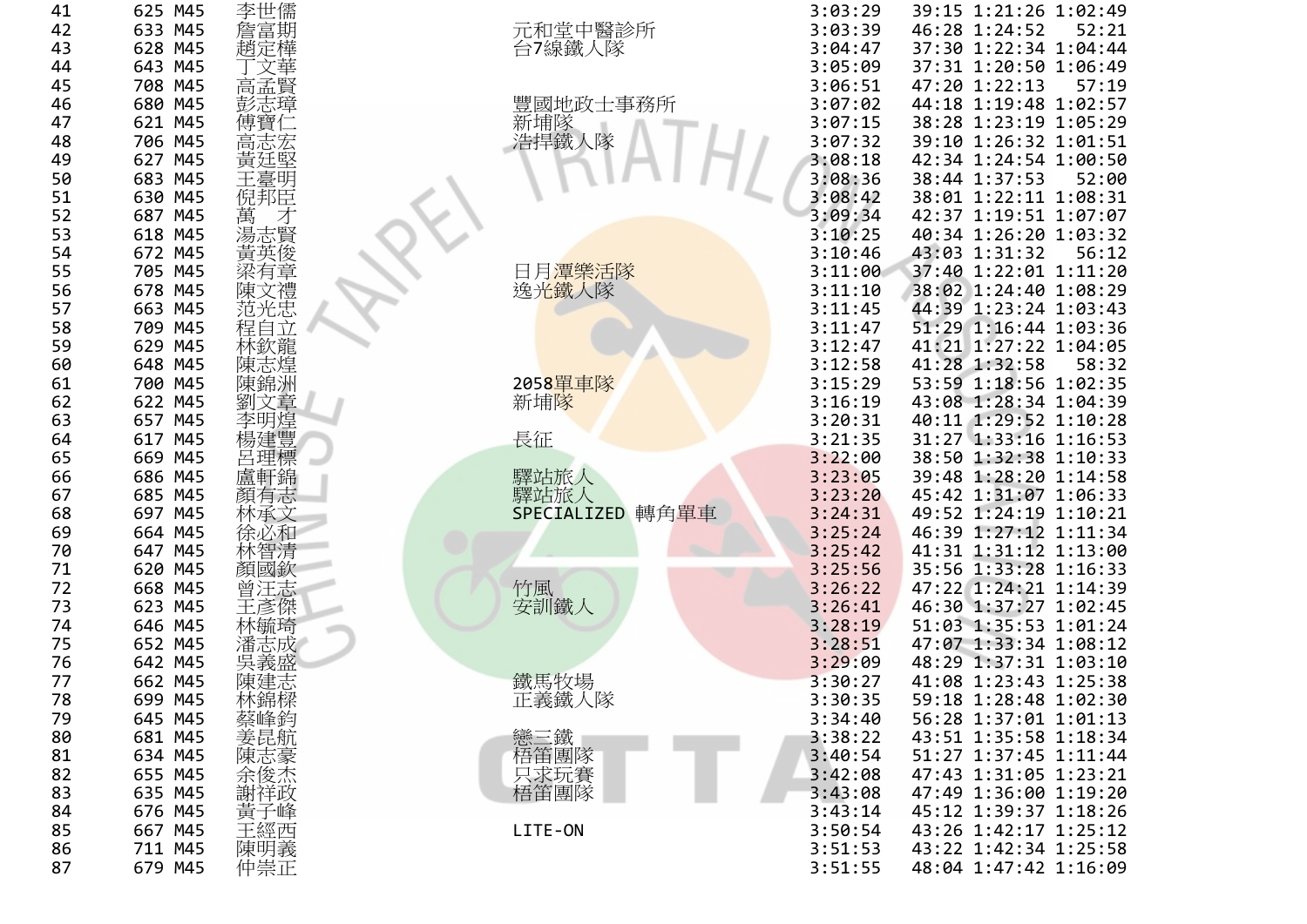| 88 | 698 M45 | 李東強 |
|----|---------|-----|
| 89 | 626 M45 | 蕭瑞昌 |
| 90 | 632 M45 | 童國書 |

計時:Chinese Taipei Triathlon Association 裁判長:黃金宏 Print <sup>2013</sup>‐08‐18, 12:30:17

 <sup>698</sup> M45 李東強 3:53:30 46:17 1:42:05 1:25:09 43:17 1:45:19 1:28:14 <sup>632</sup> M45 童國書 3:57:25 47:11 1:51:11 1:19:04

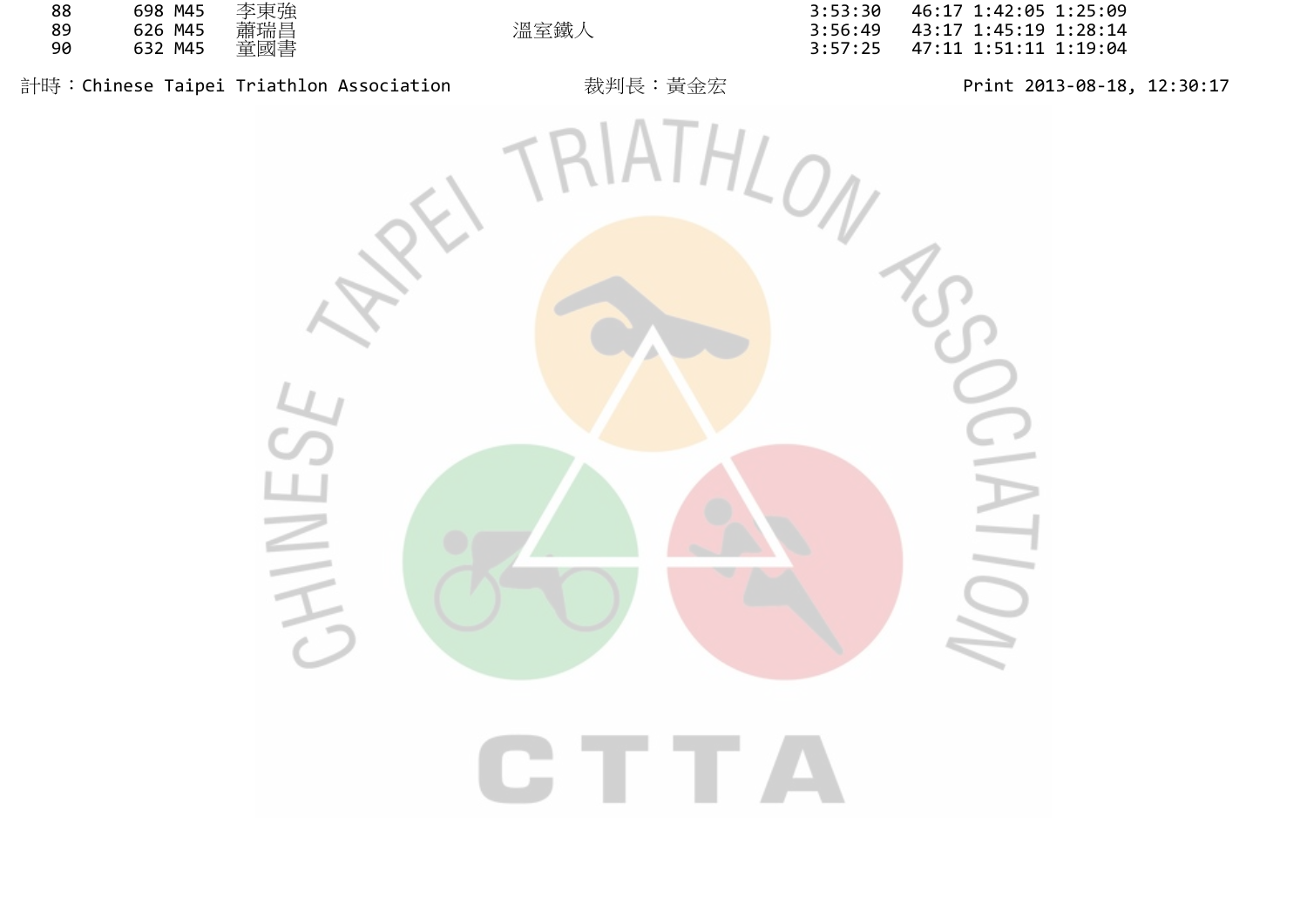M40 組成績

|                     | 2013-08-18 07:30 AM |                     |              |         |       |                       |               |         |
|---------------------|---------------------|---------------------|--------------|---------|-------|-----------------------|---------------|---------|
| Pos                 | Div<br>No.          | Name                | Team         | Time    | Swim  | <b>Bike</b>           | Run           | Remarks |
| ===== === ====      | $=====$<br>476 M40  |                     |              | 2:18:01 |       | ===<br>32:35 1:06:17  | ニニニニ<br>39:09 |         |
| 1<br>$\overline{2}$ | 568 M40             | 許水萍<br>洪<br>明       |              | 2:21:32 |       | 30:50 1:06:26         | 44:17         |         |
| 3                   | 509 M40             | 朱永順                 | 蘆洲鐵          | 2:22:16 |       | 32:36 1:06:36         | 43:05         |         |
| 4                   | 498 M40             |                     |              | 2:22:42 |       | 37:04 1:06:09         | 39:29         |         |
| 5                   | 601 M40             | 陳<br>二義<br>王漢章      | 可愛馬<br>悍將鐵人  | 2:29:14 |       | 31:41 1:05:56         | 51:38         |         |
| 6                   | 561 M40             | 冥志強                 |              | 2:30:19 |       | 37:13 1:11:31         | 41:36         |         |
| 7                   | 497 M40             | 連志威                 |              | 2:36:49 |       | 32:35 1:13:11         | 51:04         |         |
| 8                   | 549 M40             |                     |              | 2:37:09 |       | 35:57 1:11:41         | 49:32         |         |
| 9                   | 548 M40             | 韓張古信景               | 可樂達爾文        | 2:38:59 |       | 34:25 1:12:17         | 52:18         |         |
| 10                  | 547 M40             |                     | 可樂達爾文        | 2:39:55 |       | 38:52 1:12:35         | 48:29         |         |
| $\ast$<br>11        | 493 M40             |                     | 我不要<br>我要回家  | 2:39:57 | 47:05 |                       | 44:40 1:08:12 |         |
| 12                  | 538 M40             | 林呉吉 <br> 桃子 <br> 神雲 | 鐵馬牧場         | 2:41:28 |       | 40:25 1:13:36         | 47:28         |         |
| 13                  | 605 M40             |                     |              | 2:41:33 |       | 35:03 1:18:15         | 48:15         |         |
| 14                  | 507 M40             | 李青洪                 |              | 2:41:44 |       | 35:57 1:21:05         | 44:43         |         |
| 15                  | 496 M40             | 陳建勛                 |              | 2:41:54 |       | 33:16 1:11:36         | 57:02         |         |
| 16                  | 495 M40             | 張正憲                 |              | 2:42:09 |       | 38:31 1:16:35         | 47:05         |         |
| 17                  | 525 M40             | 陳俊池                 |              | 2:43:49 |       | 32:56 1:15:09         | 55:46         |         |
| 18                  | 504 M40             | 郭聰榮                 | 歐盛達鐵人隊       | 2:44:31 |       | 37:49 1:15:35         | 51:09         |         |
| 19                  | 583 M40             | 鄭陽鴻                 |              | 2:44:48 |       | 35:37 1:20:07         | 49:05         |         |
| 20                  | 545 M40             | 陳天送                 | 青溪健身隊<br>臭屁亮 | 2:44:52 |       | 37:45 1:16:23         | 50:45         |         |
| 21                  | 542 M40             |                     | 鐵馬牧場         | 2:45:26 |       | 34:25 1:09:57 1:01:05 |               |         |
| 22                  | 483 M40             | 呂威德<br>蔡川典          |              | 2:45:51 |       | 39:16 1:12:29         | 54:07         |         |
| 23                  | 530 M40             | 傅政榮                 |              | 2:46:06 |       | 36:10 1:17:17         | 52:40         |         |
| 24                  | 499 M40             | 黃志民                 | Mini 2+4     | 2:46:50 |       | 38:45 1:17:27         | 50:39         |         |
| 25                  | 589 M40             |                     | 南投鐵人         | 2:46:51 |       | 36:05 1:16:20         | 54:27         |         |
| 26                  | 581 M40             | 廖裕隆<br>董冀星          |              | 2:46:56 |       | 41:14 1:20:20         | 45:23         |         |
| 27                  | 543 M40             | 林政佟                 | 鐵馬牧場         | 2:47:55 |       | 41:49 1:19:41         | 46:26         |         |
| 28                  | 508 M40             | 柯景順                 | 蘆洲鐵人         | 2:47:57 |       | 38:14 1:17:50         | 51:54         |         |
| 29                  | 579 M40             | 彭萬璋                 | 豐國地政士事務所     | 2:49:57 |       | 43:16 1:19:52         | 46:50         |         |
| 30                  | 602 M40             | 應成勇                 | 悍將鐵人         | 2:50:04 |       | 35:22 1:25:37         | 49:07         |         |
| 31                  | 477 M40             | 陳華冠                 |              | 2:51:48 |       | 34:40 1:23:20         | 53:48         |         |
| 32                  | 552 M40             | 游楨德                 | 台化佛魔殺        | 2:55:20 |       | 39:43 1:25:42         | 49:57         |         |
| 33                  | 597 M40             |                     |              | 2:55:50 |       | 45:20 1:22:08         | 48:23         |         |
| 34                  | 587 M40             | 張守青                 |              | 2:56:19 |       | 40:50 1:22:06         | 53:24         |         |
| 35                  | 484 M40             |                     |              | 2:56:23 |       | 44:12 1:18:42         | 53:31         |         |
| 36                  | 503 M40             | 劉明忠                 | 歐盛達鐵人隊       | 2:57:00 |       | 38:33 1:15:31 1:02:57 |               |         |
| 37                  | 566 M40             | 鄭天寶                 | 安平鐵人隊        | 2:57:20 |       | 39:10 1:17:27 1:00:44 |               |         |
| 38                  | 571 M40             | 林慶昌                 |              | 2:58:04 |       | 46:26 1:25:47         | 45:52         |         |
| 39                  | 609 M40             | 宋樹林                 | Tman         | 2:58:11 |       | 46:35 1:19:35         | 52:02         |         |
| 40                  | 598 M40             | 焦明倫                 |              | 2:58:28 |       | 39:16 1:20:57         | 58:16         |         |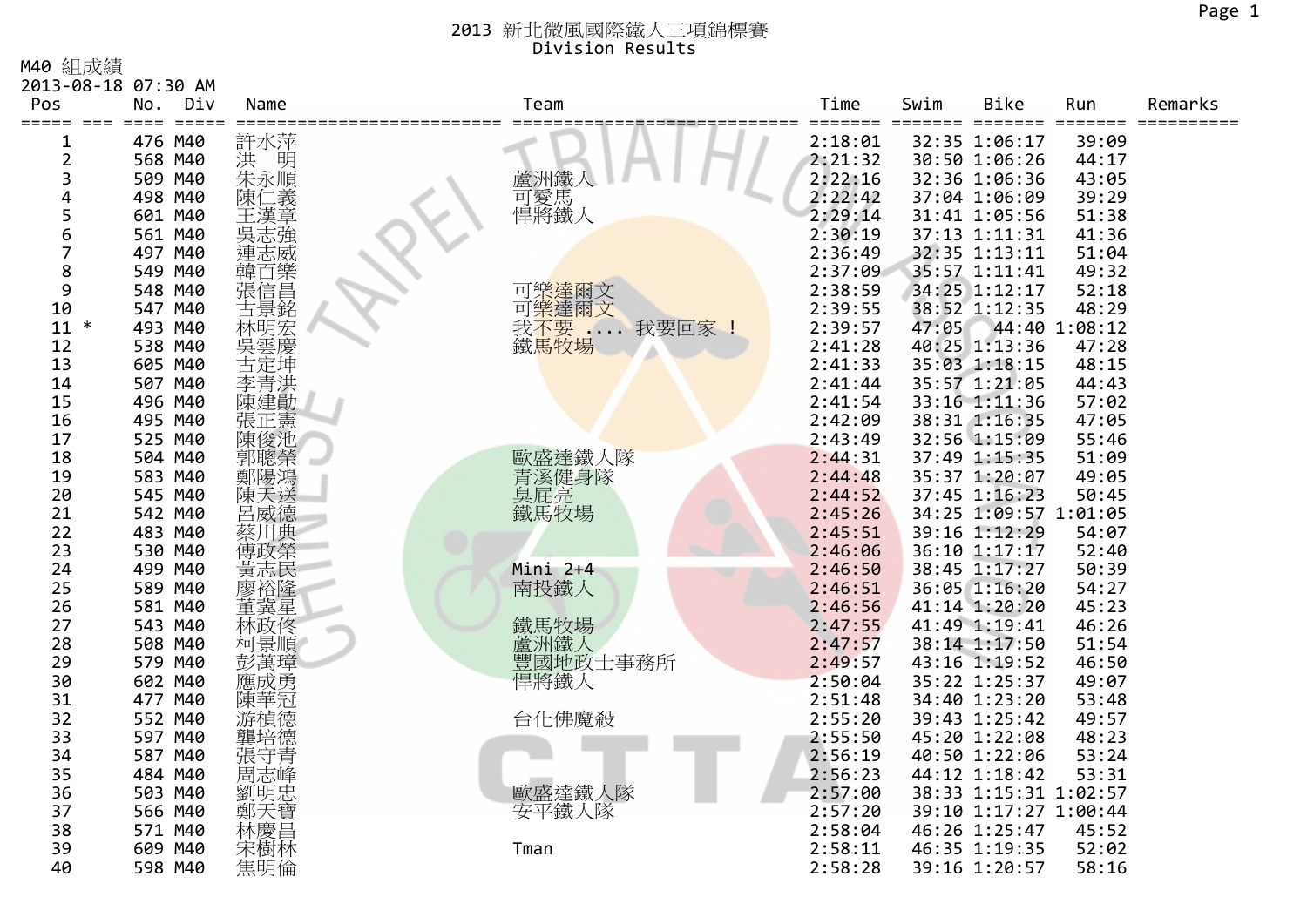| 41<br>42<br>43<br>44<br>45<br>46<br>47<br>48<br>49<br>50<br>51<br>52<br>53<br>54<br>55<br>56<br>57<br>58<br>59<br>60<br>61<br>62<br>63<br>64<br>65<br>66<br>67<br>68<br>69<br>70<br>71<br>72<br>73<br>74<br>75<br>76<br>77<br>78<br>79<br>80<br>81<br>82<br>83<br>84<br>85<br>86<br>87                                                |
|---------------------------------------------------------------------------------------------------------------------------------------------------------------------------------------------------------------------------------------------------------------------------------------------------------------------------------------|
| 586<br>487<br>604<br>544<br>555<br>564<br>478<br>531<br>488<br>577<br>573<br>510<br>600<br>523<br>522<br>532<br>584<br>554<br>570<br>612<br>558<br>578<br>550<br>595<br>535<br>491<br>574<br>526<br>569<br>506<br>512<br>553<br>603<br>614<br>492<br>501<br>513<br>517<br>563<br>505<br>610<br>560<br>592<br>479<br>576<br>540<br>518 |
| M40<br>M40<br>M40<br>M40<br>M40<br>M40<br>M40<br>M40<br>M40<br>M40<br>M40<br>M40<br>M40<br>M40<br>M40<br>M40<br>M40<br>M40<br>M40<br>M40<br>M40<br>M40<br>M40<br>M40<br>M40<br>M40<br>M40<br>M40<br>M40<br>M40<br>M40<br>M40<br>M40<br>M40<br>M40<br>M40<br>M40<br>M40<br>M40<br>M40<br>M40<br>M40<br>M40<br>M40<br>M40<br>M40<br>M40 |
| 沈基盟<br>冋<br>郭耀<br>鄭<br>陳敬<br>陳<br>《益釒<br>Ħ<br>ΓF<br>₩<br>朮車<br>ヾヺ<br>晒<br>張文堯<br>顧思維<br>林五男<br>賴溪村<br>劉訓造<br>曾偉1<br>章翔捷<br>陳順安<br>胡瞬鐘<br>陳祥輝                                                                                                                                                                                          |
|                                                                                                                                                                                                                                                                                                                                       |

| 1                       | 586 M40 | 沈基盟        | 驛站旅人              | 2:58:40 | 43:46 1:19:26         | 55:30 |
|-------------------------|---------|------------|-------------------|---------|-----------------------|-------|
| 2                       | 487 M40 | 謝佑鑫        |                   | 2:59:47 | 42:00 1:15:30 1:02:18 |       |
| 3                       | 604 M40 | 楊志超        |                   | 3:00:09 | 40:15 1:28:02         | 51:53 |
|                         | 544 M40 |            |                   | 3:00:32 | 45:23 1:16:48         | 58:22 |
| 4                       |         | 簡志祥        | 臭屁亮               |         |                       |       |
| 5                       | 555 M40 | 莊子慶        |                   | 3:01:14 | 40:43 1:25:22         | 55:09 |
| 6                       | 564 M40 | 賴治秋        | 安平鐵人隊             | 3:02:03 | 40:20 1:21:59         | 59:45 |
|                         | 478 M40 | 劉智明        |                   | 3:02:38 | 33:25 1:12:44 1:16:29 |       |
| 8                       | 531 M40 | 林志昇        | Sammy&Archie      | 3:02:43 | 38:53 1:22:36 1:01:16 |       |
| 9                       | 488 M40 | 謝佳男        |                   | 3:03:42 | 38:38 1:27:18         | 57:47 |
| 0                       | 577 M40 | 戴振禮        |                   | 3:03:45 | 42:37 1:17:31 1:03:37 |       |
|                         | 573 M40 | 唐百球        | 后山鐵牛              | 3:03:58 | 46:56 1:22:31         | 54:32 |
| $\overline{c}$          | 510 M40 | 賀志豪        |                   | 3:05:02 | 39:47 1:29:30         | 55:47 |
| 3                       | 600 M40 | 葉永南        |                   | 3:05:06 | 43:38 1:21:20 1:00:09 |       |
| 4                       | 523 M40 | 劉廣華        | 榮華電機鐵人隊           | 3:05:07 | 53:11 1:13:21         | 58:36 |
| 5                       | 522 M40 | 林忠毅賢       |                   | 3:06:09 | 41:06 1:19:09 1:05:55 |       |
| 6                       | 532 M40 |            | 森呼吸鐵馬隊            | 3:07:49 | 40:05 1:38:42         | 49:03 |
|                         | 584 M40 | 鄒佳哲        |                   | 3:08:05 | 39:39 1:23:56 1:04:30 |       |
| 8                       | 554 M40 | 王漢民        |                   | 3:08:43 | 37:46 1:21:46 1:09:13 |       |
| 9                       | 570 M40 | 高大惟        |                   | 3:08:52 | 42:45 1:22:36 1:03:31 |       |
| 0                       | 612 M40 | 郭耀宗        |                   | 3:08:57 | 41:01 1:22:58 1:04:59 |       |
|                         | 558 M40 | 鄭旭劭        | 康軒文教事業股份有限公司      | 3:09:13 | 39:17 1:21:28 1:08:29 |       |
| 2                       | 578 M40 | 王建華        |                   | 3:09:39 | 42:47 1:31:36         | 55:16 |
| 3                       | 550 M40 | 陳敬傑        |                   | 3:09:40 | 39:34 1:20:54 1:09:13 |       |
| 4                       | 595 M40 | 陳志文        | 富威鐵人              | 3:09:52 | 41:50 1:16:33 1:11:30 |       |
| 5                       | 535 M40 | 張益銘        |                   | 3:10:25 | 45:19 1:31:26         | 53:40 |
| 6                       | 491 M40 | 周卓定        | 安訓鐵人              | 3:10:26 | 43:37 1:28:55         | 57:55 |
|                         | 574 M40 | 桂<br>重     | 后山鐵牛              | 3:10:37 | 43:03 1:31:01         | 56:33 |
| 8                       | 526 M40 | 陳焱煌        |                   | 3:10:37 | 40:45 1:28:00 1:01:53 |       |
| 9                       | 569 M40 | 呂紹平        | 爛朋友               | 3:10:54 | 42:22 1:28:29 1:00:04 |       |
| 0                       | 506 M40 | 高世錦        |                   | 3:11:03 | 35:44 1:24:51 1:10:29 |       |
|                         | 512 M40 | 張智柏        |                   | 3:12:02 | 44:28 1:22:18 1:05:17 |       |
| 2                       | 553 M40 | 范均偉        | OOXX極限運動社         | 3:12:22 | 47:33 1:18:59 1:05:51 |       |
| 3                       | 603 M40 | 陳玉輝        |                   | 3:12:52 | 40:55 1:30:46 1:01:12 |       |
| 4                       | 614 M40 | 林進祿        | 昱揚                | 3:13:20 | 38:05 1:27:45 1:07:32 |       |
| 5                       | 492 M40 | 張學信        | 安訓鐵人              | 3:14:40 | 42:45 1:29:41 1:02:14 |       |
| 6                       | 501 M40 | 陳坤榮        |                   | 3:16:09 | 44:53 1:24:25 1:06:52 |       |
| 7                       | 513 M40 | 蔡佳興        |                   | 3:16:18 | 46:14 1:27:50 1:02:15 |       |
| 8                       | 517 M40 |            |                   | 3:16:57 | 44:18 1:31:40 1:01:00 |       |
|                         |         | 張文堯        |                   |         | 47:19 1:28:55 1:00:48 |       |
| 9                       | 563 M40 | 顧思維<br>林五男 | 安平鐵人隊             | 3:17:01 |                       |       |
| 0                       | 505 M40 |            | <b>RUN RUN SO</b> | 3:17:23 | 43:05 1:20:06 1:14:13 |       |
| 1                       | 610 M40 | 賴溪村        |                   | 3:17:33 | 38:24 1:21:57 1:17:13 |       |
| $\overline{\mathbf{c}}$ | 560 M40 | 劉訓造        |                   | 3:17:56 | 40:08 1:34:02 1:03:47 |       |
| 3                       | 592 M40 | 曾偉仁        | SPECIALIZED 轉角單車  | 3:18:40 | 36:55 1:31:31 1:10:15 |       |
| 4                       | 479 M40 | 章翔捷        | 躍虎鯊               | 3:18:50 | 42:54 1:23:45 1:12:12 |       |
| 5                       | 576 M40 | 陳順安        |                   | 3:19:21 | 50:06 1:23:20 1:05:56 |       |
| 6                       | 540 M40 | 胡瞬鐘        | 鐵馬牧場              | 3:20:09 | 44:10 1:32:03 1:03:56 |       |

|                         | 586 M40 | 沈基盟                                                                             | 驛站旅人                  | 2:58:40 | 43:46 1:19:26         | 55:30 |
|-------------------------|---------|---------------------------------------------------------------------------------|-----------------------|---------|-----------------------|-------|
| 2                       | 487 M40 |                                                                                 |                       | 2:59:47 | 42:00 1:15:30 1:02:18 |       |
| 3                       | 604 M40 | 謝佑鑫<br>楊志超                                                                      |                       | 3:00:09 | 40:15 1:28:02         | 51:53 |
| 4                       | 544 M40 | 簡志祥                                                                             | 臭屁亮                   | 3:00:32 | 45:23 1:16:48         | 58:22 |
| 5                       | 555 M40 | 莊子慶                                                                             |                       | 3:01:14 | 40:43 1:25:22         | 55:09 |
| 6                       | 564 M40 | 賴治秋                                                                             | 安平鐵人隊                 | 3:02:03 | 40:20 1:21:59         | 59:45 |
|                         | 478 M40 | 劉智明                                                                             |                       | 3:02:38 | 33:25 1:12:44 1:16:29 |       |
| 8                       | 531 M40 | 林志昇                                                                             | Sammy&Archie          | 3:02:43 | 38:53 1:22:36 1:01:16 |       |
| 9                       | 488 M40 | 謝佳                                                                              |                       | 3:03:42 | 38:38 1:27:18         | 57:47 |
| 0                       | 577 M40 |                                                                                 |                       | 3:03:45 | 42:37 1:17:31 1:03:37 |       |
|                         | 573 M40 | 唐百                                                                              | 后山鐵牛                  | 3:03:58 | 46:56 1:22:31         | 54:32 |
| 2                       | 510 M40 |                                                                                 |                       | 3:05:02 | 39:47 1:29:30         | 55:47 |
| 3                       | 600 M40 |                                                                                 |                       | 3:05:06 | 43:38 1:21:20 1:00:09 |       |
| 4                       | 523 M40 |                                                                                 | 榮華電機鐵人隊               | 3:05:07 | 53:11 1:13:21         | 58:36 |
| 5                       | 522 M40 | 林忠毅                                                                             |                       | 3:06:09 | 41:06 1:19:09 1:05:55 |       |
| 6                       | 532 M40 | 廖長賢                                                                             | 森呼 <mark>吸</mark> 鐵馬隊 | 3:07:49 | 40:05 1:38:42         | 49:03 |
|                         | 584 M40 | 鄒佳哲                                                                             |                       | 3:08:05 | 39:39 1:23:56 1:04:30 |       |
| 8                       | 554 M40 | 王漢民                                                                             |                       | 3:08:43 | 37:46 1:21:46 1:09:13 |       |
| 9                       | 570 M40 | 高大惟                                                                             |                       | 3:08:52 | 42:45 1:22:36 1:03:31 |       |
| 0                       | 612 M40 | 郭耀宗                                                                             |                       | 3:08:57 | 41:01 1:22:58 1:04:59 |       |
|                         | 558 M40 | 鄭旭劭                                                                             | 康軒文教事業股份有限公司          | 3:09:13 | 39:17 1:21:28 1:08:29 |       |
| 2                       | 578 M40 | 王建華                                                                             |                       | 3:09:39 | 42:47 1:31:36         | 55:16 |
| 3                       | 550 M40 | 陳敬傑                                                                             |                       | 3:09:40 | 39:34 1:20:54 1:09:13 |       |
| 4                       | 595 M40 | 陳志文                                                                             | 富威鐵人                  | 3:09:52 | 41:50 1:16:33 1:11:30 |       |
| 5                       | 535 M40 | 張益銘                                                                             |                       | 3:10:25 | 45:19 1:31:26         | 53:40 |
| 6                       | 491 M40 | 周卓定                                                                             | 安訓鐵人                  | 3:10:26 | 43:37 1:28:55         | 57:55 |
|                         | 574 M40 | 桂                                                                               | 后山鐵牛                  | 3:10:37 | 43:03 1:31:01         | 56:33 |
| 8                       | 526 M40 | 陳焱煌                                                                             |                       | 3:10:37 | 40:45 1:28:00 1:01:53 |       |
| 9                       | 569 M40 | 呂紹平                                                                             | 爛朋友                   | 3:10:54 | 42:22 1:28:29 1:00:04 |       |
| 0                       | 506 M40 | 高世錦                                                                             |                       | 3:11:03 | 35:44 1:24:51 1:10:29 |       |
|                         | 512 M40 | 張智柏                                                                             |                       | 3:12:02 | 44:28 1:22:18 1:05:17 |       |
| $\overline{\mathbf{c}}$ | 553 M40 | 范均偉                                                                             | 00XX極限運動社             | 3:12:22 | 47:33 1:18:59 1:05:51 |       |
| 3                       | 603 M40 | 陳玉輝                                                                             |                       | 3:12:52 | 40:55 1:30:46 1:01:12 |       |
| 4                       | 614 M40 | 林進祿                                                                             | 昱揚                    | 3:13:20 | 38:05 1:27:45 1:07:32 |       |
| 5                       | 492 M40 | 張學信                                                                             | 安訓鐵人                  | 3:14:40 | 42:45 1:29:41 1:02:14 |       |
| 6                       | 501 M40 | 陳坤榮                                                                             |                       | 3:16:09 | 44:53 1:24:25 1:06:52 |       |
|                         | 513 M40 | 蔡佳興                                                                             |                       | 3:16:18 | 46:14 1:27:50 1:02:15 |       |
| 8                       | 517 M40 | 張文堯                                                                             |                       | 3:16:57 | 44:18 1:31:40 1:01:00 |       |
| 9                       | 563 M40 | 《題林賴》<br>林賴<br><br><br><br><br><br><br><br><br><br><br><br><br><br><br><br><br> | 安平鐵人隊                 | 3:17:01 | 47:19 1:28:55 1:00:48 |       |
| 0                       | 505 M40 |                                                                                 | <b>RUN RUN SO</b>     | 3:17:23 | 43:05 1:20:06 1:14:13 |       |
| 1                       | 610 M40 |                                                                                 |                       | 3:17:33 | 38:24 1:21:57 1:17:13 |       |
| $\overline{\mathbf{c}}$ | 560 M40 | 劉訓造                                                                             |                       | 3:17:56 | 40:08 1:34:02 1:03:47 |       |
| 3                       | 592 M40 | 曾偉仁                                                                             | SPECIALIZED 轉角單車      | 3:18:40 | 36:55 1:31:31 1:10:15 |       |
| 4                       | 479 M40 | 章翔捷                                                                             | 躍虎鯊                   | 3:18:50 | 42:54 1:23:45 1:12:12 |       |
| 5                       | 576 M40 | 陳順安                                                                             |                       | 3:19:21 | 50:06 1:23:20 1:05:56 |       |
| 6                       | 540 M40 | 胡瞬鐘                                                                             | 鐵馬牧場                  | 3:20:09 | 44:10 1:32:03 1:03:56 |       |
| 7                       | 518 M40 | 陳祥輝                                                                             |                       | 3:22:02 | 47:53 1:30:10 1:04:00 |       |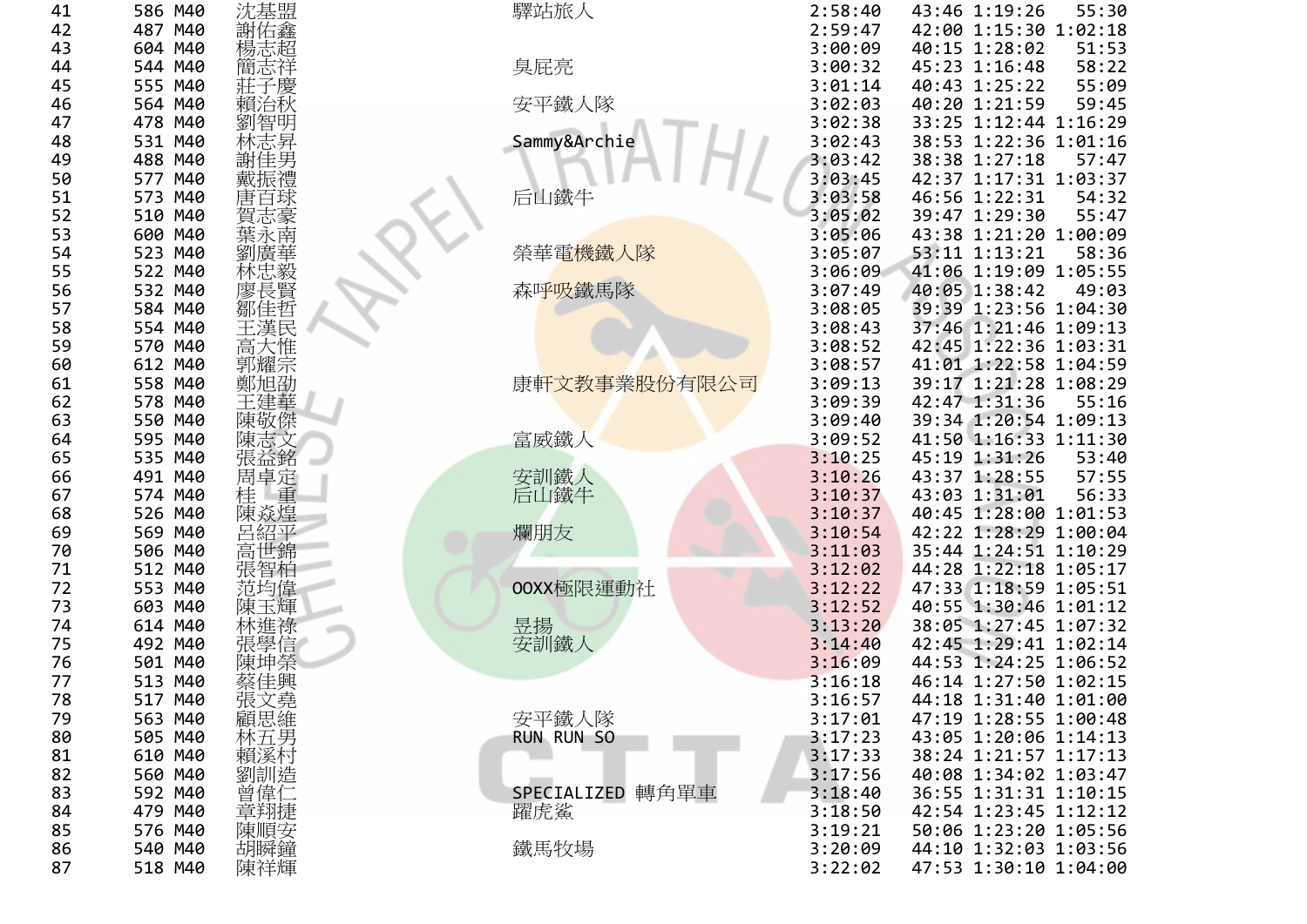| 88         | 485 M40    | 黃守彬                                     | 欣興電子慢跑社              | 3:22:49 | 40:30 1:29:23 1:12:57      |            |
|------------|------------|-----------------------------------------|----------------------|---------|----------------------------|------------|
| 89         | 557 M40    | 李光明                                     | 極光<br>安平鐵人隊          | 3:24:32 | 47:10 1:26:26 1:10:57      |            |
| 90         | M40<br>567 | 郭毓誠                                     |                      | 3:25:23 | 39:23 1:32:07 1:13:54      |            |
| 91         | 486 M40    |                                         | 石門楓情企業社              | 3:26:56 | 49:13 1:30:57 1:06:46      |            |
| 92         | 588 M40    |                                         |                      | 3:28:42 | 45:46 1:24:46 1:18:12      |            |
| 93         | 562 M40    | 蔘                                       | 紅茶店Never Give Up     | 3:30:34 | 43:34 1:36:59 1:10:01      |            |
| 94         | 572 M40    | 邱昱聞                                     |                      | 3:30:44 | 44:49 1:31:58 1:13:58      |            |
| 95         | 520 M40    | 許焰超                                     |                      | 3:32:27 | 45:33 1:36:33 1:10:22      |            |
| 96         | 537 M40    | 蘇建民                                     | 鐵馬牧場                 | 3:32:34 | 39:44 1:35:51 1:16:59      |            |
| 97         | 580 M40    | 裕頎                                      |                      | 3:34:09 | 47:20 1:38:43 1:08:07      |            |
| 98         | 611 M40    | 李定忠                                     | 陸軍專科學校               | 3:36:47 | 47:05 1:38:08 1:11:34      |            |
| 99         | 502 M40    |                                         |                      | 3:36:56 | 39:01 1:39:24 1:18:32      |            |
| 100        | 613<br>M40 | 陳昆賢                                     | 昱揚                   | 3:36:57 | 47:18 1:34:05 1:15:34      |            |
| 101        | 480 M40    | 高振坤                                     | 躍虎鯊                  | 3:38:50 | 41:59 1:33:46 1:23:06      |            |
| 102        | 514 M40    | 『郭鄭趙李黃周盟<br>『唐朝天英語                      |                      | 3:39:45 | 53:22 1:31:08 1:15:16      |            |
| 103        | 533 M40    |                                         | 森呼吸鐵馬隊               | 3:40:05 | 46:12 1:37:17 1:16:37      |            |
| 104        | 515 M40    |                                         |                      | 3:40:37 | 51:14 1:35:42 1:13:42      |            |
| 105        | 528 M40    |                                         |                      | 3:46:59 | 52:41 1:42:53 1:11:26      |            |
| 106        | 500 M40    |                                         |                      | 3:48:05 | 59:26 1:25:09 1:23:31      |            |
| 107        | 608 M40    |                                         | E.O.D路跑              | 3:50:41 | 51:17 1:35:48 1:23:37      |            |
| 108        | 524 M40    | 劉慶昕                                     |                      | 3:51:16 | 46:01 1:34:12 1:31:03      |            |
| 109        | 519 M40    |                                         |                      | 3:52:43 | 51:30 1:30:43 1:30:31      |            |
| 110        | 559 M40    | 郭律明<br>黃國倫                              |                      | 3:53:13 | 38:04 1:50:11<br>1:24:58   |            |
| 111        | 590 M40    |                                         |                      | 3:53:17 | 48:50 1:52:13<br>1:12:14   |            |
| 112        | 556 M40    |                                         | 新北市三重區鐵人三項委員會<br>躍虎鯊 | 3:54:09 | 42:46 1:41:51 1:29:33      |            |
| 113        | 481 M40    | 許錦忠                                     |                      | 3:58:22 | 51:38 1:38:29 1:28:16      |            |
| 114        | 489 M40    |                                         |                      | 3:58:33 | 54:50 1:38:45 1:24:59      |            |
| 115        | 546 M40    | 王義之                                     |                      | 4:03:56 | 1:48:49 1:22:50<br>52:17   |            |
| 116        | 529 M40    | 吳榮男                                     |                      | 4:15:32 | 55:34 1:57:56 1:22:03      |            |
|            | 575 M40    | 王風平                                     |                      |         | 45:35 1:47:45              |            |
| <b>DNF</b> | 539 M40    | 楊富祥                                     | 華福食品<br>鐵馬牧場         |         | 32:37                      | <b>DNF</b> |
|            |            | 計時:Chinese Taipei Triathlon Association | 裁判長:黃金宏              |         | Print 2013-08-18, 12:30:18 |            |
|            |            |                                         |                      |         |                            |            |
|            |            |                                         |                      |         |                            |            |
|            |            |                                         |                      |         |                            |            |

CTTA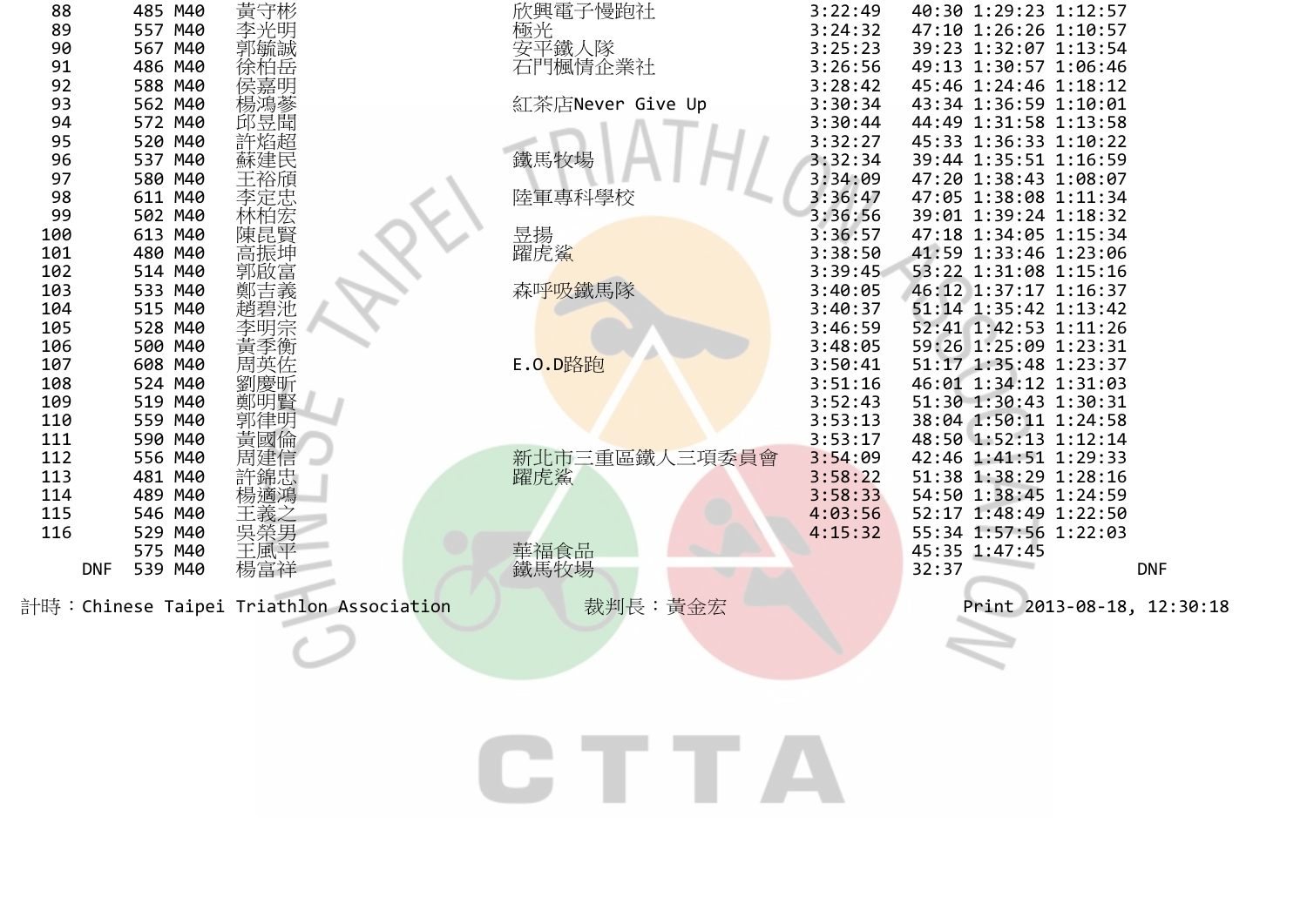M35 組成績

|                    | 2013-08-18 07:30 AM                  |                     |                            |         |      |                              |       |         |
|--------------------|--------------------------------------|---------------------|----------------------------|---------|------|------------------------------|-------|---------|
| Pos                | No.<br>Div                           | Name                | Team                       | Time    | Swim | Bike                         | Run   | Remarks |
| =====<br>$==$<br>1 | $=$ $=$ $=$ $=$<br>$====$<br>360 M35 | 吳鴻彬                 |                            | 2:09:15 |      | $=$ $=$ $=$<br>24:42 1:03:09 | 41:25 |         |
| $\overline{2}$     | 393 M35                              | 鄭家軒                 | DWD三鐵會社                    | 2:11:51 |      | 28:07 1:05:26                | 38:19 |         |
| 3                  | 468 M35                              | 余鎮瑋                 | 浩捍鐵人隊                      | 2:14:09 |      | 30:03 1:06:44                | 37:23 |         |
| 4                  | 348 M35                              | 周崇民                 |                            | 2:22:52 |      | 35:42 1:07:35                | 39:36 |         |
| 5                  | 455 M35                              | 陳福安                 |                            | 2:24:46 |      | 30:47 1:08:48                | 45:12 |         |
| 6                  | 409 M35                              |                     | 蘆洲鐵人                       | 2:25:40 |      | 27:07 1:16:25                | 42:09 |         |
| 7                  | 359 M35                              | 康書源<br>謝明達          | 熠誠自由行                      | 2:27:01 |      | 39:41 1:07:23                | 39:59 |         |
| 8                  | 384 M35                              | 李啟鴻                 | 鐵馬牧場                       | 2:27:25 |      | 37:23 1:05:37                | 44:26 |         |
| 9                  | 336 M35                              | 施閔中                 |                            | 2:28:23 |      | 34:23 1:08:34                | 45:26 |         |
| 10                 | 331 M35                              |                     | 土城慢跑                       | 2:31:08 |      | 37:48 1:05:19                | 48:01 |         |
| 11                 | 376 M35                              |                     | 鐵馬牧場                       | 2:31:30 |      | 32:52 1:10:21                | 48:18 |         |
| 12                 | 456 M35                              |                     | 魄銅鑭鐵                       | 2:33:12 |      | 35:15 1:06:07                | 51:51 |         |
| 13                 | 446 M35                              | ·劉方吳詹<br>明俊志昭·<br>唐 | SPECIALIZED 轉角單車           | 2:33:27 |      | 31:48 1:10:46                | 50:54 |         |
| 14                 | 473 M35                              |                     | 戀三鐵                        | 2:36:50 |      | 38:58 1:10:25                | 47:29 |         |
| 15                 | 470 M35                              | 王忠義<br>賴曉春          | Tman鐵人隊                    | 2:38:03 |      | 31:36 1:07:39                | 58:49 |         |
| 16                 | 438 M35                              | 施吉雄                 |                            | 2:39:29 |      | 36:37 1:10:14                | 52:39 |         |
| 17                 | 424 M35                              | 林家興                 | 鴻海長 <mark>跑社</mark><br>戀三鐵 | 2:39:40 |      | 37:11 1:13:18                | 49:13 |         |
| 18                 | 362 M35                              |                     |                            | 2:39:56 |      | 34:21 1:10:41                | 54:55 |         |
| 19                 | 425 M35                              | 黃啟明                 | 戀三鐵                        | 2:40:51 |      | 35:48 1:15:36                | 49:28 |         |
| 20                 | 418 M35                              | 李富裕                 |                            | 2:42:11 |      | 37:25 1:13:03                | 51:43 |         |
| 21                 | 411 M35                              | 黃耀宗                 | 后山鐵牛                       | 2:42:39 |      | 38:47 1:14:48                | 49:06 |         |
| 22                 | 401 M35                              | 蔡慶昇                 | 亞仕大車隊                      | 2:42:43 |      | 35:15 1:06:48 1:00:40        |       |         |
| 23                 | 465 M35                              | 《高陳雷士》<br>康彦士、      |                            | 2:42:45 |      | 40:27 1:09:55                | 52:24 |         |
| 24                 | 334 M35                              |                     |                            | 2:44:14 |      | 38:02 1:13:35                | 52:38 |         |
| 25                 | 368 M35                              |                     | 南港360鐵人                    | 2:44:47 |      | 39:40 1:12:14                | 52:54 |         |
| 26                 | 377 M35                              | 李武皇                 | 鐵馬牧場                       | 2:45:28 |      | 36:21 1:19:12                | 49:56 |         |
| 27                 | 402 M35                              | 李文龍                 | 安平鐵人隊                      | 2:46:25 |      | 39:21 1:10:58                | 56:07 |         |
| 28                 | 344 M35                              | 徐承康                 |                            | 2:47:18 |      | 39:24 1:16:43                | 51:11 |         |
| 29                 | 387 M35                              | 李夏新                 | 百鐵挑戰隊                      | 2:48:21 |      | 39:50 1:12:48                | 55:44 |         |
| 30                 | 343 M35                              | 李承軒                 |                            | 2:48:34 |      | 40:37 1:14:43                | 53:16 |         |
| 31                 | 408 M35                              | 鄭昭博                 |                            | 2:49:17 |      | 37:41 1:16:11                | 55:25 |         |
| 32                 | 381 M35                              | 蔡永熙                 | 鐵馬牧場                       | 2:49:37 |      | 37:12 1:14:38                | 57:48 |         |
| 33                 | 404 M35                              | 蕭慶豪                 | 鐵人魯洨部隊                     | 2:49:39 |      | 35:49 1:15:21                | 58:30 |         |
| 34                 | 353 M35                              | 宋俍宏                 |                            | 2:50:57 |      | 42:40 1:15:05                | 53:13 |         |
| 35                 | 437 M35                              | 葉景益                 | 景穎噴塗裝                      | 2:51:03 |      | 39:53 1:06:12 1:04:59        |       |         |
| 36                 | 390 M35                              | 黎孟澐                 | OOXX極限運動社                  | 2:51:39 |      | 35:44 1:16:04                | 59:52 |         |
| 37                 | 372 M35                              | 楊正斌                 | 米拉索                        | 2:52:25 |      | 36:06 1:23:24                | 52:56 |         |
| 38                 | 431 M35                              | 楊<br>范源金            |                            | 2:52:25 |      | 39:31 1:18:50                | 54:06 |         |
| 39                 | 378 M35                              |                     | 鐵馬牧場                       | 2:52:48 |      | 42:02 1:19:27                | 51:20 |         |
| 40                 | 430 M35                              | 林俊佑                 | 盛貿鐵人                       | 2:53:18 |      | 38:40 1:23:48                | 50:51 |         |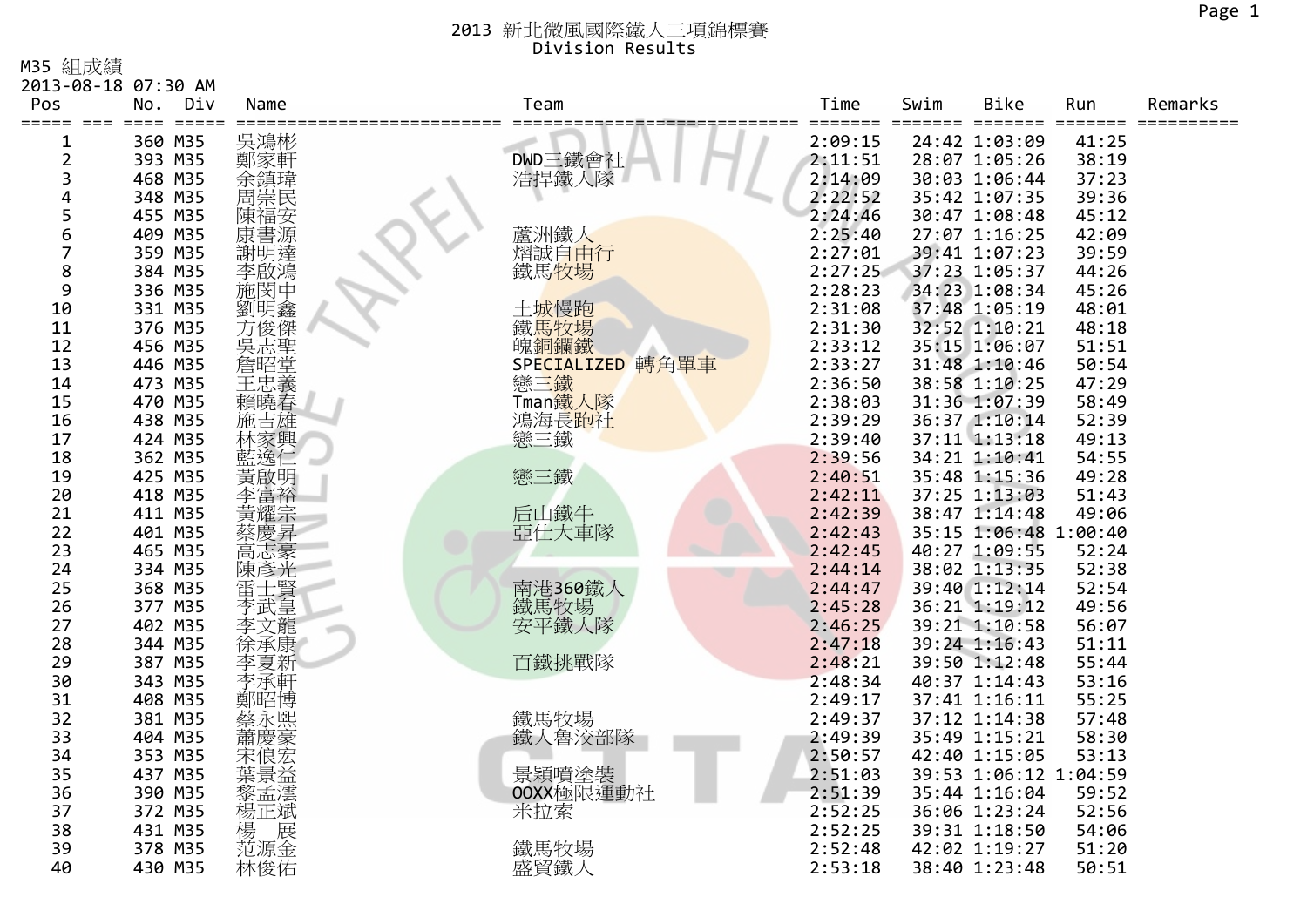| 41       | 383<br>M35               |                       |
|----------|--------------------------|-----------------------|
| 42<br>43 | 396<br>M35<br>M35<br>416 |                       |
| 44       | 365<br>M35               |                       |
| 45       | 459<br>M35               |                       |
| 46<br>47 | 357<br>M35<br>406<br>M35 |                       |
| 48       | M35<br>472               |                       |
| 49       | 358<br>M35               |                       |
| 50       | 453<br>M35               |                       |
| 51<br>52 | M35<br>461<br>M35<br>382 | 炳復                    |
| 53       | M35<br>413               | 建降                    |
| 54       | M35<br>450               |                       |
| 55       | M35<br>400               | 俊雪<br>陳               |
| 56<br>57 | M35<br>369<br>M35<br>412 | 百麟                    |
| 58       | M35<br>410               | 夋鼍                    |
| 59       | M35<br>364               | 庭欣                    |
| 60       | M35<br>433               | 戴<br>憲                |
| 61<br>62 | 426<br>M35<br>397<br>M35 | 詳潔<br>賴信<br>建昇<br>陳   |
| 63       | M35<br>395               | 周俊杉                   |
| 64       | M35<br>441               | 煜<br>Ę                |
| 65       | M35<br>398               | 陸勁                    |
| 66<br>67 | M35<br>414<br>463<br>M35 | $\overline{1}$<br>廖益成 |
| 68       | M35<br>458               | 賴晴                    |
| 69       | 421<br>M35               |                       |
| 70       | 442<br>M35               |                       |
| 71<br>72 | 469<br>M35<br>428<br>M35 | 얘                     |
| 73       | M35<br>335               | 环角                    |
| 74       | 338<br>M35               |                       |
| 75<br>76 | 333<br>M35<br>388<br>M35 | 閒                     |
| 77       | 452<br>M35               | 詳華                    |
| 78       | 363<br>M35               | 黃信彖<br>甘凱元            |
| 79       | M35<br>380               |                       |
| 80<br>81 | M35<br>466<br>371<br>M35 | 吳昌衡<br>楊ナ             |
| 82       | M35<br>423               | 張廖萬珣                  |
| 83       | M35<br>349               | 林君龍                   |
| 84<br>85 | M35<br>420<br>M35<br>347 | 陳英烈                   |
| 86       | 351<br>M35               | 午振儀<br>孟儒             |
| 87       | 392<br>M35               | 陳嶸權                   |

| 1             | 383 M35 |            | 鐵馬牧場             | 2:53:36 |                         | 46:14 1:20:16         | 47:08 |
|---------------|---------|------------|------------------|---------|-------------------------|-----------------------|-------|
|               | 396 M35 | 楊志潘<br>官大偉 |                  | 2:54:16 |                         | 34:56 1:25:42         | 53:40 |
| 2<br>3        | 416 M35 | 簡維孝        |                  | 2:55:14 |                         | 41:35 1:19:24         | 54:16 |
| 4             | 365 M35 | 吳孟和        |                  | 2:55:30 |                         | 39:38 1:22:16         | 53:36 |
| 5             | 459 M35 |            | 二張一徐             | 2:55:31 |                         | 38:02 1:17:34         | 59:56 |
|               | 357 M35 | 徐正亮        |                  | 2:55:41 |                         |                       |       |
| 6             |         | 謝銘炘        |                  |         |                         | 37:18 1:23:06         | 55:18 |
| 7             | 406 M35 | 詹秋宏        |                  | 2:56:02 |                         | 42:50 1:17:32         | 55:42 |
| 8             | 472 M35 |            |                  | 2:57:01 |                         | 39:19 1:17:53         | 59:50 |
| 9             | 358 M35 | 徐士閔        |                  | 2:57:12 |                         | 36:23 1:16:20 1:04:29 |       |
| 0             | 453 M35 | 許文祥        |                  | 2:58:05 |                         | 43:19 1:18:12         | 56:35 |
| 1             | 461 M35 | 張炳復        | 二張一徐<br>鐵馬牧場     | 2:58:36 |                         | 40:28 1:21:49         | 56:21 |
| $\frac{2}{3}$ | 382 M35 | 汪志昭        |                  | 2:58:51 |                         | 39:29 1:14:31 1:04:52 |       |
|               | 413 M35 | 董建隆        | 鋼鐵法克             | 2:59:02 |                         | 38:51 1:17:07 1:03:05 |       |
| 4             | 450 M35 | 莊正中        |                  | 2:59:39 |                         | 45:53 1:22:51         | 50:56 |
| 5<br>6        | 400 M35 | 陳俊豪        | 紅茶店Never Give Up | 3:01:32 |                         | 39:46 1:22:07         | 59:40 |
|               | 369 M35 | 朱恒麟        | 南港360鐵人          | 3:01:38 |                         | 36:44 1:23:01 1:01:53 |       |
| 7             | 412 M35 | 詹淯茗        | A.S.T.           | 3:02:25 |                         | 39:32 1:26:04         | 56:50 |
| 8             | 410 M35 | 李俊賢        |                  | 3:02:34 |                         | 43:37 1:24:50         | 54:08 |
| 9             | 364 M35 | 古庭欣        | 森呼吸鐵馬隊           | 3:03:12 |                         | 41:14 1:27:13         | 54:45 |
| 0             | 433 M35 | 戴憲明        | k15              | 3:03:13 |                         | 39:33 1:17:57 1:05:43 |       |
|               | 426 M35 | 賴信璁        | 哨南石袋             | 3:05:42 |                         | 41:31 1:22:46 1:01:27 |       |
|               | 397 M35 | 陳建昇        |                  | 3:05:49 |                         | 40:40 1:19:09 1:06:00 |       |
| 1<br>2<br>3   | 395 M35 | 周俊松        |                  | 3:07:34 |                         | 39:41 1:21:23 1:06:31 |       |
| 4             | 441 M35 | 莊煜東        | SPECIALIZED 轉角單車 | 3:08:58 |                         | 42:52 1:20:05 1:06:01 |       |
| 5             | 398 M35 | 陸勁華        | 紅茶店Never Give Up | 3:09:31 |                         | 44:55 1:22:59 1:01:39 |       |
| 6             | 414 M35 | 吳武宏        | 鋼鐵法克             | 3:10:44 |                         | 46:26 1:23:34 1:00:45 |       |
| 7             | 463 M35 | 廖益成        |                  | 3:11:12 |                         | 46:26 1:25:29         | 59:18 |
| 8             | 458 M35 | 賴暐壬        |                  | 3:11:16 |                         | 41:47 1:28:13 1:01:18 |       |
| 9             | 421 M35 | 廖宜恆        |                  | 3:12:30 |                         | 40:23 1:23:30 1:08:38 |       |
| 0             | 442 M35 |            | SPECIALIZED 轉角單車 | 3:13:08 |                         | 35:47 1:21:32 1:15:49 |       |
|               |         | 林聿豪        |                  |         |                         |                       |       |
| 1<br>2<br>3   | 469 M35 | 鄧修安        |                  | 3:13:56 |                         | 42:37 1:17:41 1:13:39 |       |
|               | 428 M35 | 陳栩軍        |                  | 3:14:55 |                         | 40:31 1:26:37 1:07:48 |       |
|               | 335 M35 | 沈漢強        |                  | 3:15:20 |                         | 43:10 1:28:49 1:03:23 |       |
| 4             | 338 M35 | 葉峻德        |                  | 3:16:04 |                         | 39:39 1:20:05 1:16:20 |       |
| 5             | 333 M35 | 方廷能        |                  | 3:16:08 |                         | 36:40 1:25:47 1:13:42 |       |
| 6             | 388 M35 | 張中         | 百鐵挑戰隊            | 3:16:49 |                         | 42:38 1:25:24 1:08:48 |       |
| 7             | 452 M35 | 袁華宏        |                  | 3:17:24 |                         | 33:34 1:26:34 1:17:17 |       |
| 8             | 363 M35 | 黃信豪        |                  | 3:17:38 |                         | 46:45 1:31:08         | 59:47 |
| 9             | 380 M35 | 甘凱元        | 鐵馬牧場             | 3:18:23 |                         | 46:49 1:27:09 1:04:26 |       |
| 0             | 466 M35 | 吳昌衡        |                  | 3:18:23 |                         | 44:12 1:24:40 1:09:32 |       |
| 1             | 371 M35 | 楊大泰        |                  | 3:18:48 |                         | 35:53 1:24:59 1:17:57 |       |
| 2             | 423 M35 | 張廖萬珣       |                  | 3:18:50 |                         | 41:09 1:26:30 1:11:12 |       |
| 3             | 349 M35 | 林君龍        | 歐盛達鐵人隊           |         | 3:19:40 1:01:27 1:19:08 |                       | 59:07 |
| 4             | 420 M35 | 陳英杰        | 中滑代表隊            | 3:20:38 |                         | 42:50 1:29:06 1:08:43 |       |
| 5             | 347 M35 | 許振儀        |                  | 3:21:00 |                         | 40:14 1:31:50 1:08:57 |       |
| 6             | 351 M35 | 江孟儒        |                  | 3:22:08 |                         | 46:11 1:26:35 1:09:23 |       |
|               |         |            | $\frac{1}{2}$ .  |         |                         |                       |       |

| 鐵馬牧場             | 2:53:36 | 46:14 1:20:16<br>47:08           |  |
|------------------|---------|----------------------------------|--|
|                  | 2:54:16 | 34:56 1:25:42<br>53:40           |  |
|                  | 2:55:14 | 41:35 1:19:24<br>54:16           |  |
|                  | 2:55:30 | 39:38 1:22:16<br>53:36           |  |
| 二張一徐             | 2:55:31 | 38:02 1:17:34<br>59:56           |  |
|                  | 2:55:41 | 37:18 1:23:06<br>55:18           |  |
|                  | 2:56:02 | 42:50 1:17:32<br>55:42           |  |
|                  | 2:57:01 | 39:19 1:17:53<br>59:50           |  |
|                  |         |                                  |  |
|                  | 2:57:12 | 36:23 1:16:20 1:04:29            |  |
|                  | 2:58:05 | 43:19 1:18:12<br>56:35           |  |
| 二張一徐             | 2:58:36 | 40:28 1:21:49<br>56:21           |  |
| 鐵馬牧場             | 2:58:51 | 39:29 1:14:31 1:04:52            |  |
| 鋼鐵法克             | 2:59:02 | 38:51 1:17:07 1:03:05            |  |
|                  | 2:59:39 | 45:53 1:22:51<br>50:56           |  |
| 紅茶店Never Give Up | 3:01:32 | 39:46 1:22:07<br>59:40           |  |
| 南港360鐵人          | 3:01:38 | 36:44 1:23:01 1:01:53            |  |
| A.S.T.           | 3:02:25 | 39:32 1:26:04<br>56:50           |  |
|                  | 3:02:34 | 43:37 1:24:50<br>54:08           |  |
| 森呼吸鐵馬隊           | 3:03:12 | 41:14 1:27:13<br>54:45           |  |
| k15              | 3:03:13 | 39:33 1:17:57 1:05:43            |  |
| 哨南石袋             | 3:05:42 | 41:31 1:22:46 1:01:27            |  |
|                  | 3:05:49 | 40:40 1:19:09 1:06:00            |  |
|                  | 3:07:34 | 39:41 1:21:23 1:06:31            |  |
| SPECIALIZED 轉角單車 | 3:08:58 | 42:52 1:20:05 1:06:01            |  |
| 紅茶店Never Give Up | 3:09:31 | 44:55 1:22:59 1:01:39            |  |
| 鋼鐵法克             | 3:10:44 | 46:26 1:23:34 1:00:45            |  |
|                  | 3:11:12 | 46:26 1:25:29<br>59:18           |  |
|                  | 3:11:16 | 41:47 1:28:13 1:01:18            |  |
|                  |         | 40:23 1:23:30 1:08:38            |  |
|                  | 3:12:30 |                                  |  |
| SPECIALIZED 轉角單車 | 3:13:08 | 35:47 1:21:32 1:15:49            |  |
|                  | 3:13:56 | 42:37 1:17:41 1:13:39            |  |
|                  | 3:14:55 | 40:31 1:26:37 1:07:48            |  |
|                  | 3:15:20 | 43:10 1:28:49 1:03:23            |  |
|                  | 3:16:04 | 39:39 1:20:05 1:16:20            |  |
|                  | 3:16:08 | 36:40 1:25:47 1:13:42            |  |
| 百鐵挑戰隊            | 3:16:49 | 42:38 1:25:24 1:08:48            |  |
|                  | 3:17:24 | 33:34 1:26:34 1:17:17            |  |
|                  | 3:17:38 | 46:45 1:31:08 59:47              |  |
| 鐵馬牧場             | 3:18:23 | 46:49 1:27:09 1:04:26            |  |
|                  | 3:18:23 | 44:12 1:24:40<br>1:09:32         |  |
|                  | 3:18:48 | 35:53 1:24:59 1:17:57            |  |
|                  | 3:18:50 | 41:09 1:26:30<br>1:11:12         |  |
| 歐盛達鐵人隊           |         | 3:19:40 1:01:27 1:19:08<br>59:07 |  |
| 中滑代表隊            | 3:20:38 | 42:50 1:29:06<br>1:08:43         |  |
|                  | 3:21:00 | 40:14 1:31:50<br>1:08:57         |  |
|                  | 3:22:08 | 46:11 1:26:35 1:09:23            |  |
| 竹風               | 3:23:13 | 48:29 1:29:06 1:05:39            |  |
|                  |         |                                  |  |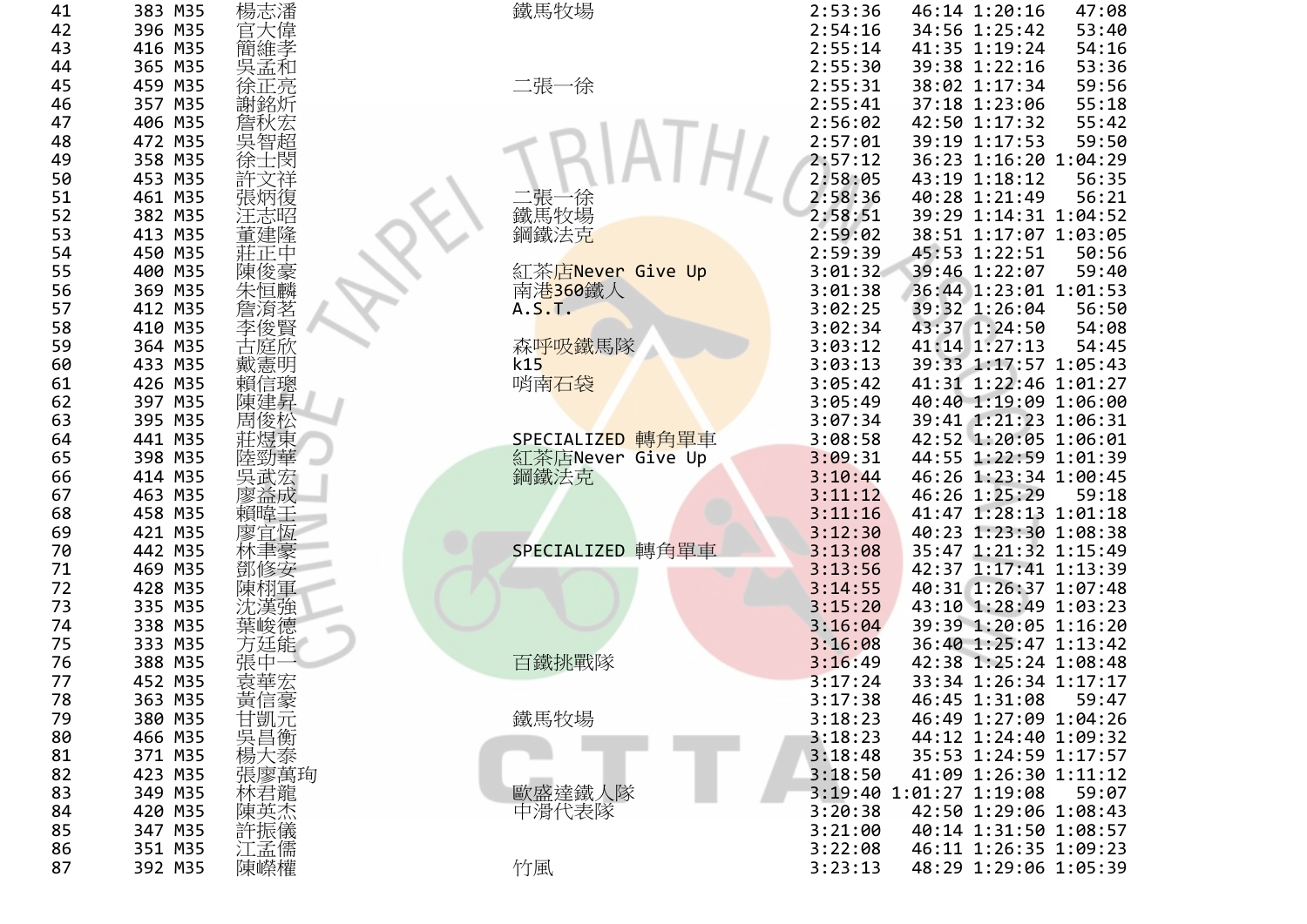| 88  | 451 M35 | 高為澎        |                             | 3:25:51 | 50:40 1:30:20 1:04:51 |
|-----|---------|------------|-----------------------------|---------|-----------------------|
| 89  | 346 M35 | 林煜彬        |                             | 3:26:13 | 39:51 1:35:19 1:11:05 |
| 90  | 462 M35 |            |                             | 3:26:54 | 37:31 1:40:11 1:09:13 |
| 91  | 339 M35 | 許伯聖<br>陳志偉 |                             | 3:26:59 | 40:20 1:30:16 1:16:24 |
| 92  | 342 M35 | 徐福源        |                             | 3:27:25 | 42:36 1:31:35 1:13:15 |
| 93  | 391 M35 | 游仕偉        | 康軒文教事業股份有限公司                | 3:28:18 | 47:16 1:32:55 1:08:08 |
| 94  | 439 M35 | 藍元志        | 鴻海長跑社                       | 3:30:16 | 42:58 1:32:51 1:14:28 |
| 95  | 386 M35 | 林詩緯        |                             | 3:30:39 | 49:21 1:30:43 1:10:36 |
| 96  | 350 M35 | 賴世豪        |                             | 3:30:41 | 42:17 1:30:12 1:18:12 |
| 97  | 354 M35 | 林勇誠        | 海橄鐵人                        | 3:30:54 | 37:36 1:30:40 1:22:39 |
| 98  | 355 M35 | 蘇宏         | 海橄鐵人                        | 3:30:54 | 38:01 1:30:14 1:22:40 |
| 99  | 464 M35 | 王嘉煒        |                             | 3:31:00 | 44:03 1:36:01 1:10:57 |
| 100 | 415 M35 | 詹傑淵        |                             | 3:31:40 | 41:39 1:23:45 1:26:18 |
| 101 | 366 M35 | 張凌偉        |                             | 3:32:33 | 44:18 1:38:36 1:09:40 |
| 102 | 373 M35 | 陳天鵬        |                             | 3:32:33 | 49:34 1:38:55 1:04:05 |
| 103 | 367 M35 | 粘育誠        | 米拉 <mark>索<br/>忠貞鐵腳隊</mark> | 3:32:43 | 41:44 1:38:16 1:12:44 |
| 104 | 407 M35 |            |                             | 3:34:48 | 40:20 1:37:15 1:17:14 |
| 105 | 403 M35 | 鄭琮憲<br>陳品全 |                             | 3:35:00 | 48:20 1:35:19 1:11:22 |
| 106 | 419 M35 | 涂啟洲        |                             | 3:35:28 | 48:11 1:38:08 1:09:10 |
| 107 | 457 M35 | 林守彥        |                             | 3:35:31 | 49:47 1:33:10 1:12:34 |
| 108 | 454 M35 | 郭鴻餘        |                             | 3:35:35 | 45:06 1:32:19 1:18:11 |
| 109 | 375 M35 | 何恭舟        | 想學潛水                        | 3:35:55 | 51:19 1:39:05 1:05:32 |
| 110 | 447 M35 | 黃鴻文        | 轉角單車<br>SPECIALIZED         | 3:36:43 | 50:16 1:34:33 1:11:56 |
| 111 | 435 M35 | 陳柏中        |                             | 3:37:16 | 44:29 1:32:24 1:20:25 |
| 112 | 422 M35 | 莫康寧        | 金服二帥                        | 3:37:32 | 44:35 1:37:54 1:15:04 |
| 113 | 445 M35 | 黃毅閔        | SPECIALIZED 轉角單車            | 3:38:44 | 42:53 1:44:33 1:11:20 |
| 114 | 389 M35 | 廖          | 台化佛魔殺                       | 3:41:18 | 50:41 1:29:27 1:21:11 |
| 115 | 449 M35 | 張洋榕        |                             | 3:42:51 | 49:06 1:46:07 1:07:39 |
| 116 | 432 M35 | 陳俊宏        | k15                         | 3:43:43 | 51:58 1:35:59 1:15:47 |
| 117 | 341 M35 |            |                             | 3:45:07 | 51:41 1:34:26 1:19:01 |
| 118 | 340 M35 | 楊大緯        |                             | 3:45:29 | 56:05 1:33:19 1:16:06 |
| 119 | 370 M35 | 林少文        | 南港360鐵人                     | 3:47:36 | 47:08 1:33:11 1:27:18 |
| 120 | 374 M35 | 陳文正        |                             | 3:47:53 | 45:52 1:42:10 1:19:51 |
| 121 | 429 M35 | 范<br>之豪    |                             | 3:49:59 | 57:09 1:37:12 1:15:40 |
| 122 | 337 M35 | 楊景堯        | 欣興電子慢跑社                     | 3:53:59 | 57:53 1:42:07 1:14:00 |
| 123 | 427 M35 | 江秉憲        | 哨南石袋                        | 3:57:40 | 42:49 1:45:57 1:28:55 |
| 124 | 399 M35 | 張恆賓        | 紅茶店Never Give Up            | 3:58:47 | 47:13 1:37:22 1:34:14 |
| 125 | 345 M35 | 周晟弘        | Mini 2+4                    | 4:03:05 | 52:44 1:41:04 1:29:17 |
| 126 | 460 M35 | 張曜吉        | 二張一徐                        | 4:04:00 | 44:02 1:55:59 1:24:00 |
| 127 | 394 M35 | 蔡彥廷        |                             | 4:08:34 | 45:32 2:10:04 1:12:59 |
| 128 | 417 M35 | 陳仲光        |                             | 4:18:02 | 56:07 1:59:23 1:22:32 |
|     | 332 M35 | 吳佳衡        | 鐵馬牧場                        |         | 31:27                 |
|     | 361 M35 | 鄭錦湟        | 班馬之家                        |         | 46:02                 |



| : 25:51<br>: 26:13<br>: 26:54<br>: 26:59<br>: 27:25<br>: 28:18<br>:30:16<br>:30:39<br>:30:41<br>:30:54<br>:30:54<br>:31:00<br>:31:40<br>:32:33<br>:32:33<br>:32:43<br>:34:48<br>:35:00<br>:35:28<br>:35:31<br>:35:35<br>:35:55<br>:36:43<br>:37:16<br>:37:32<br>:38:44<br>:41:18<br>:42:51<br>:43:43<br>:45:07<br>:45:29<br>:47:36<br>:47:53<br>:49:59 | 50:40<br>39:51<br>37:31<br>40:20<br>42:36<br>47:16<br>42:58<br>49:21<br>42:17<br>37:36<br>38:01<br>44:03<br>41:39<br>44:18<br>49:34<br>41:44<br>40:20<br>48:20<br>48:11<br>49:47<br>45:06<br>51:19<br>50:16<br>44:29<br>44:35<br>42:53<br>50:41<br>49:06<br>51:58<br>51:41<br>56:05<br>47:08<br>45:52<br>57:09 | 1:30:20<br>1:35:19<br>1:40:11<br>1:30:16<br>1:31:35<br>1:32:55<br>1:32:51<br>1:30:43<br>1:30:12<br>1:30:40<br>1:30:14<br>1:36:01<br>1:23:45<br>1:38:36<br>1:38:55<br>1:38:16<br>1:37:15<br>1:35:19<br>1:38:08<br>1:33:10<br>1:32:19<br>1:39:05<br>1:34:33<br>1:32:24<br>1:37:54<br>1:44:33<br>1:29:27<br>1:46:07<br>1:35:59<br>1:34:26<br>1:33:19<br>1:33:11<br>1:42:10<br>1:37:12 | 1:04:51<br>1:11:05<br>1:09:13<br>1:16:24<br>1:13:15<br>1:08:08<br>1:14:28<br>1:10:36<br>1:18:12<br>1:22:39<br>1:22:40<br>1:10:57<br>1:26:18<br>1:09:40<br>1:04:05<br>1:12:44<br>1:17:14<br>1:11:22<br>1:09:10<br>1:12:34<br>1:18:11<br>1:05:32<br>1:11:56<br>1:20:25<br>1:15:04<br>1:11:20<br>1:21:11<br>1:07:39<br>1:15:47<br>1:19:01<br>1:16:06<br>1:27:18<br>1:19:51<br>1:15:40 |
|--------------------------------------------------------------------------------------------------------------------------------------------------------------------------------------------------------------------------------------------------------------------------------------------------------------------------------------------------------|----------------------------------------------------------------------------------------------------------------------------------------------------------------------------------------------------------------------------------------------------------------------------------------------------------------|------------------------------------------------------------------------------------------------------------------------------------------------------------------------------------------------------------------------------------------------------------------------------------------------------------------------------------------------------------------------------------|------------------------------------------------------------------------------------------------------------------------------------------------------------------------------------------------------------------------------------------------------------------------------------------------------------------------------------------------------------------------------------|
|                                                                                                                                                                                                                                                                                                                                                        |                                                                                                                                                                                                                                                                                                                |                                                                                                                                                                                                                                                                                                                                                                                    |                                                                                                                                                                                                                                                                                                                                                                                    |
|                                                                                                                                                                                                                                                                                                                                                        |                                                                                                                                                                                                                                                                                                                |                                                                                                                                                                                                                                                                                                                                                                                    |                                                                                                                                                                                                                                                                                                                                                                                    |
|                                                                                                                                                                                                                                                                                                                                                        |                                                                                                                                                                                                                                                                                                                |                                                                                                                                                                                                                                                                                                                                                                                    |                                                                                                                                                                                                                                                                                                                                                                                    |
| :53:59<br>:57:40                                                                                                                                                                                                                                                                                                                                       | 57:53<br>42:49                                                                                                                                                                                                                                                                                                 | 1:42:07<br>1:45:57                                                                                                                                                                                                                                                                                                                                                                 | 1:14:00<br>1:28:55                                                                                                                                                                                                                                                                                                                                                                 |
| :58:47<br>:03:05                                                                                                                                                                                                                                                                                                                                       | 47:13<br>52:44                                                                                                                                                                                                                                                                                                 | 1:37:22<br>1:41:04                                                                                                                                                                                                                                                                                                                                                                 | 1:34:14<br>1:29:17                                                                                                                                                                                                                                                                                                                                                                 |
| :04:00<br>:08:34                                                                                                                                                                                                                                                                                                                                       | 44:02<br>45:32                                                                                                                                                                                                                                                                                                 | 1:55:59<br>2:10:04                                                                                                                                                                                                                                                                                                                                                                 | 1:24:00<br>1:12:59                                                                                                                                                                                                                                                                                                                                                                 |
| : 18:02                                                                                                                                                                                                                                                                                                                                                | 56:07                                                                                                                                                                                                                                                                                                          | 1:59:23                                                                                                                                                                                                                                                                                                                                                                            | 1:22:32                                                                                                                                                                                                                                                                                                                                                                            |
|                                                                                                                                                                                                                                                                                                                                                        | 31:27<br>46:02                                                                                                                                                                                                                                                                                                 |                                                                                                                                                                                                                                                                                                                                                                                    |                                                                                                                                                                                                                                                                                                                                                                                    |

計時:Chinese Taipei Triathlon Association 裁判長:黃金宏 Print <sup>2013</sup>‐08‐18, 12:30:18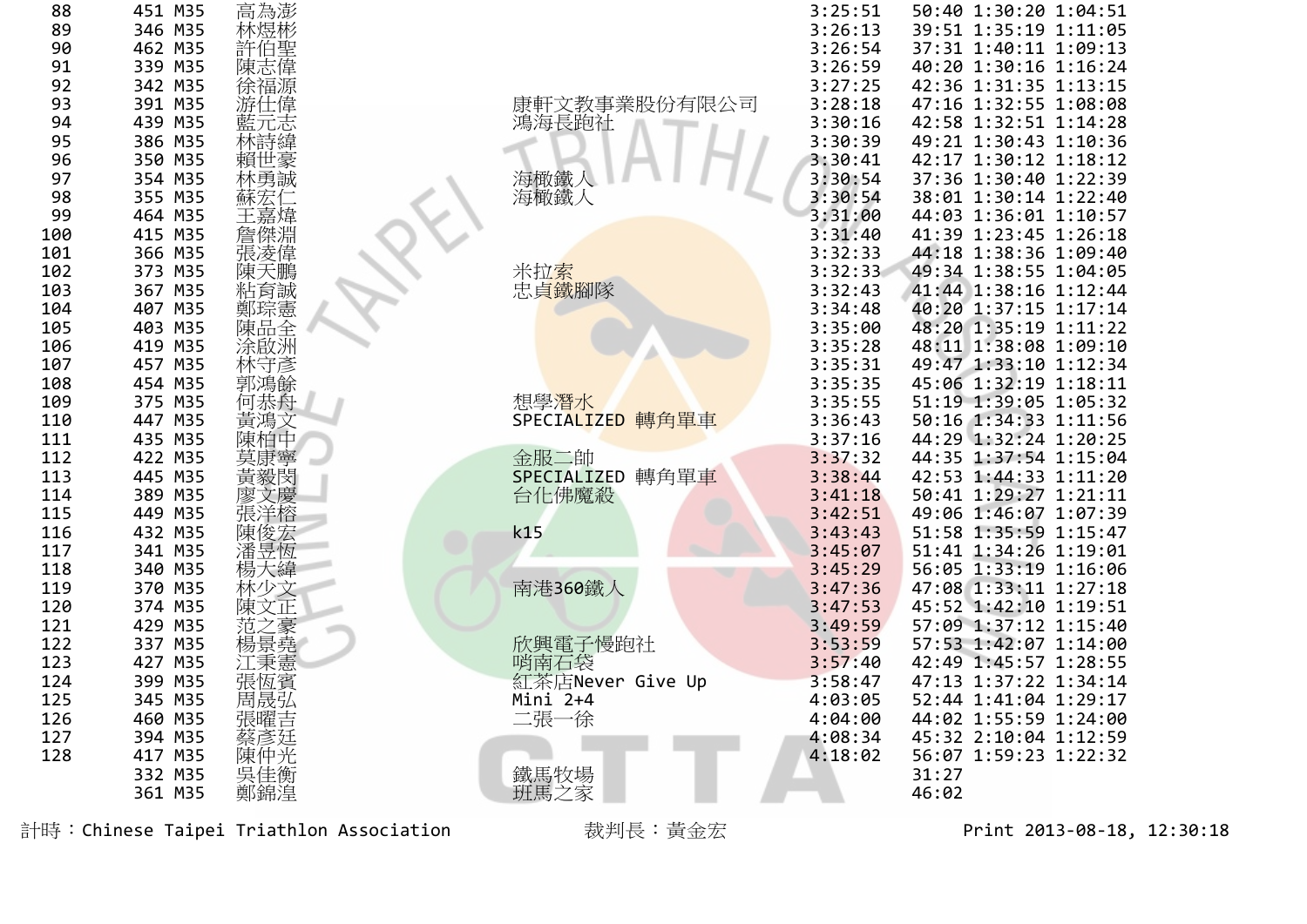M30 組成績

| Ⅳ29 《出灰》須               |                            |            |              |         |                         |                       |       |            |
|-------------------------|----------------------------|------------|--------------|---------|-------------------------|-----------------------|-------|------------|
| Pos                     | 2013-08-18 07:30 AM<br>Div |            | Team         | Time    | Swim                    | <b>Bike</b>           |       | Remarks    |
|                         | No.<br>$=$ $=$ $=$ $=$     | Name       |              | ====    | $=$ $=$ $=$ $=$ $=$ $=$ | $=$<br>====           | Run   | ========== |
| 1                       | 314 M30                    | 李興宗        | 蘇澳慢跑-QR鐵人    | 2:07:17 |                         | 26:22 1:03:26         | 37:30 |            |
| $\overline{\mathbf{c}}$ | 208 M30                    | 蘇育慶        |              | 2:10:11 |                         | 30:29 1:03:42         | 36:00 |            |
| 3                       | 240 M30                    |            | BH三鐵隊        | 2:15:22 |                         | 31:11 1:03:11         | 41:01 |            |
| 4                       | 227 M30                    | 顏琮峰        | 台南鐵人         | 2:16:33 |                         | 30:55 1:04:12         | 41:28 |            |
| 5                       | 210 M30                    | 鄭博文        |              | 2:18:34 |                         | 33:32 1:05:33         | 39:30 |            |
| 6                       | 203 M30                    |            |              | 2:20:27 |                         | 29:55 1:09:53         | 40:40 |            |
| $\overline{7}$          | 196 M30                    |            |              | 2:21:36 |                         | 25:15 1:12:25         | 43:57 |            |
| 8                       | 249 M30                    |            |              | 2:25:16 |                         | 31:09 1:08:02         | 46:07 |            |
| 9                       | 241 M30                    | 游昌憲        | 鐵馬牧場         | 2:28:35 |                         | 39:25 1:08:59         | 40:12 |            |
| 10                      | 277 M30                    | 王裕閔        |              | 2:30:37 |                         | 31:54 1:09:34         | 49:10 |            |
| 11                      | 308 M30                    | 莊英鼎        | SYY          | 2:33:43 |                         | 32:41 1:09:17         | 51:47 |            |
| 12                      | 212 M30                    | 林勇傑        |              | 2:33:54 |                         | 41:22 1:10:59         | 41:35 |            |
| 13                      | 309 M30                    | 黃中永        |              | 2:35:11 |                         | 36:09 1:10:21         | 48:42 |            |
| 14                      | 209 M30                    | 宗與<br>陳    |              | 2:37:06 |                         | 30:32 1:13:06         | 53:29 |            |
| 15                      | 229 M30                    | 呂文豪        |              | 2:38:07 |                         | 38:06 1:16:05         | 43:57 |            |
| 16                      | 221 M30                    | 孫國欣        |              | 2:40:17 |                         | 37:24 1:14:31         | 48:23 |            |
| 17                      | 247 M30                    | 黃順生        |              | 2:40:34 |                         | 38:02 1:15:38         | 46:55 |            |
| 18                      | 299 M30                    | 謝國智        |              | 2:42:08 |                         | 33:20 1:12:40         | 56:09 |            |
| 19                      | 242 M30                    |            | 鐵馬牧場         | 2:43:43 |                         | 32:12 1:15:42         | 55:50 |            |
| 20                      | 197 M30                    | 莫子毅<br>陶如嶸 |              | 2:45:53 |                         | 42:53 1:13:51         | 49:10 |            |
| 21                      | 259 M30                    | 李明杰        |              | 2:47:51 |                         | 30:12 1:14:55 1:02:45 |       |            |
| 22                      | 244 M30                    | 楊鎮鴻        |              | 2:48:00 |                         | 44:12 1:14:11         | 49:37 |            |
| 23                      | 248 M30                    | 李政輝        |              | 2:49:10 |                         | 46:41 1:12:10         | 50:21 |            |
| 24                      | 254 M30                    | 李英碩        | <b>A.S.T</b> | 2:50:18 |                         | 42:02 1:14:40         | 53:37 |            |
| 25                      | 321 M30                    | 阮正弘        | 愛亂騎麋鹿中隊      | 2:50:28 |                         | 37:42 1:14:23         | 58:24 |            |
| 26                      | 322 M30                    | 蔣朝旭        | A.S.T        | 2:51:19 |                         | 40:49 1:22:34         | 47:57 |            |
| 27                      | 243 M30                    | 葉程凱        | 鐵馬牧場         | 2:51:38 |                         | 38:15 1:15:02         | 58:23 |            |
| 28                      | 267 M30                    |            | 2鐵人隊         | 2:52:08 |                         | 34:20 1:12:51 1:04:58 |       |            |
| 29                      | 326 M30                    |            | 戀三鐵<br>兄弟鐵人  | 2:52:36 |                         | 35:50 1:09:39 1:07:08 |       |            |
| 30                      | 216 M30                    |            |              | 2:53:48 |                         | 39:37 1:14:34         | 59:38 |            |
| 31                      | 271 M30                    |            | 鐵人魯洨部隊       | 2:53:54 |                         | 36:10 1:27:34         | 50:12 |            |
| 32                      | 318 M30                    |            |              | 2:55:01 |                         | 40:44 1:18:07         | 56:11 |            |
| 33                      | 311 M30                    |            |              | 2:57:27 |                         | 37:24 1:19:27 1:00:37 |       |            |
| 34                      | 204 M30                    |            |              | 2:57:39 |                         | 46:42 1:19:05         | 51:53 |            |
| 35                      | 215 M30                    |            |              | 2:58:38 |                         | 39:02 1:21:41         | 57:55 |            |
| 36                      | 246 M30                    | 邱基峰        | 百鐵挑戰隊        | 2:59:49 |                         | 38:04 1:15:47 1:06:00 |       |            |
| 37                      | 295 M30                    | 陳煥超        |              | 3:00:19 |                         | 40:38 1:21:02         | 58:41 |            |
| 38                      | 270 M30                    | 汪政諺        | 鐵人魯洨部隊       | 3:01:12 |                         | 40:57 1:18:18 1:01:58 |       |            |
| 39                      | 201 M30                    | 陳彥合        |              | 3:01:15 |                         | 46:11 1:17:16         | 57:49 |            |
| 40                      | 320 M30                    | 陳泳成        |              | 3:01:47 |                         | 35:16 1:23:32 1:03:00 |       |            |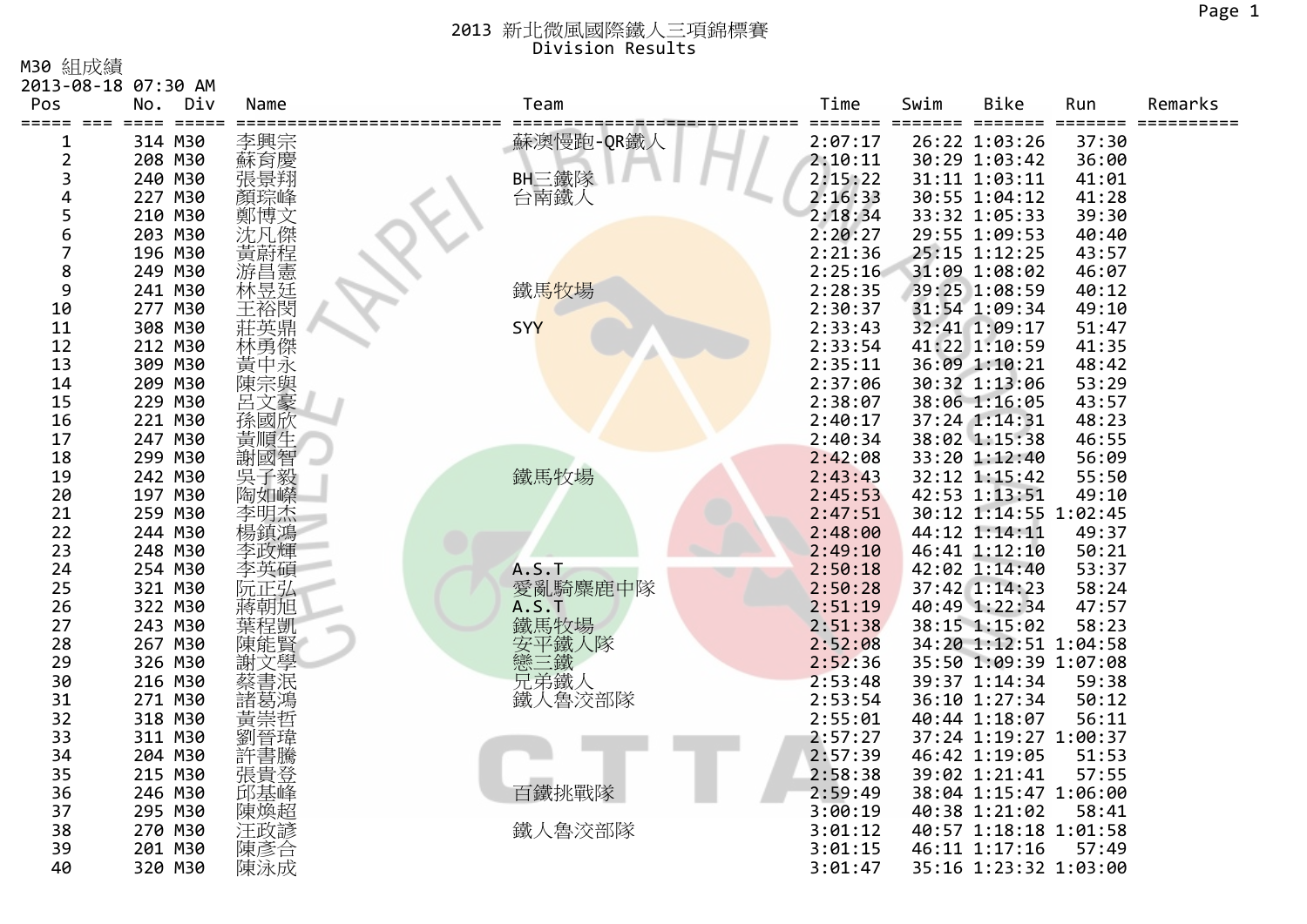| 41<br>42<br>43<br>44<br>45<br>46<br>47<br>48<br>49<br>50<br>51<br>52<br>53<br>54<br>55<br>56<br>57<br>58<br>59<br>60<br>61<br>62<br>63<br>64<br>65<br>66<br>67<br>68<br>69<br>70<br>71<br>72<br>73<br>74<br>$\ast$<br>75<br>76<br>77<br>78<br>79<br>80<br>81<br>82<br>83<br>84<br>85<br>86                                                                                                                                                                                                                                                                                                                                                         |
|----------------------------------------------------------------------------------------------------------------------------------------------------------------------------------------------------------------------------------------------------------------------------------------------------------------------------------------------------------------------------------------------------------------------------------------------------------------------------------------------------------------------------------------------------------------------------------------------------------------------------------------------------|
| 327<br>M30<br>292<br>M30<br>313<br>M30<br>205<br>M30<br>230<br>M30<br>294<br>M30<br>260<br>M30<br>225<br>M30<br>200<br>M30<br>276<br>M30<br>274<br>M30<br>211<br>M30<br>272<br>M30<br>284<br>M30<br>310<br>M30<br>257<br>M30<br>253<br>M30<br>265<br>M30<br>315<br>M30<br>323<br>M30<br>290<br>M30<br>317<br>M30<br>273<br>M30<br>261<br>M30<br>238<br>M30<br>296<br>M30<br>219<br>M30<br>206<br>M30<br>213<br>M30<br>301<br>M30<br>258<br>M30<br>307<br>M30<br>298<br>M30<br>223<br>M30<br>214<br>M30<br>232<br>M30<br>255<br>M30<br>268<br>M30<br>287<br>M30<br>239<br>M30<br>245<br>M30<br>303<br>M30<br>281<br>M30<br>306<br>M30<br>236<br>M30 |
| 誤冠億<br>安益<br>乘方<br>順毅<br>鱼禾<br>域<br>动元<br>貝<br>陳炳<br>陳<br>rl<br>陳<br>——<br>劉<br>邳<br>I<br>陳<br>t<br>Đ<br>陳<br>或<br>鱼禾<br>因<br>許<br>承<br>顏久隆<br>林茂群<br>林呈樵<br>陳建維<br>陳昱志<br>吳潮明<br>.衡<br>                                                                                                                                                                                                                                                                                                                                                                                                                                                           |

| ٠ |  |
|---|--|
|---|--|

| 只求玩賽                      |      |
|---------------------------|------|
| A.S. T                    |      |
| 安平鐵人隊                     |      |
|                           |      |
| 金服二帥                      |      |
| 想學潛水                      |      |
| 初鐵挑戰隊                     |      |
|                           |      |
| <b>SPECIALIZED</b>        | 轉角單車 |
| 華福食品                      |      |
|                           |      |
| SYY                       |      |
|                           |      |
|                           |      |
| 新驛之星                      |      |
| ᆂ `@ / N <del> :</del> #소 |      |

|                         | 327 M30 | 吳冠億                  | 戀三鐵                         | 3:02:23 | 30:39 1:23:22 1:08:23   |
|-------------------------|---------|----------------------|-----------------------------|---------|-------------------------|
| 2                       | 292 M30 | 翁茂益                  |                             | 3:02:26 | 46:33 1:17:47<br>58:08  |
| 3                       | 313 M30 | 毛順毅                  | TMAN鐵人隊                     | 3:02:39 | 36:53 1:25:23 1:00:25   |
|                         | 205 M30 | 駱彥廷                  |                             | 3:03:48 | 46:30 1:18:22<br>58:57  |
| 5                       | 230 M30 | 蘇國瑋                  | 森呼吸鐵馬隊                      | 3:04:34 | 40:31 1:31:56<br>52:08  |
| 6                       | 294 M30 | 吳晉賢                  | 驛站旅人                        | 3:05:06 | 38:19 1:26:06 1:00:43   |
|                         | 260 M30 | 陳宗麟                  |                             | 3:06:27 | 38:06 1:27:36 1:00:47   |
| 8                       | 225 M30 | 高志偉                  |                             | 3:06:32 | 46:13 1:17:36 1:02:44   |
| 9                       | 200 M30 | 黃貫展                  |                             | 3:06:35 | 45:21 1:30:39<br>50:36  |
|                         | 276 M30 |                      |                             | 3:08:14 | 48:58 1:19:19<br>59:58  |
| 0                       | 274 M30 | 陳炳宏                  | 夢想家<br>花防部幹訓班               | 3:08:24 | 41:21 1:13:08 1:13:55   |
|                         |         | 江尚奎                  |                             | 3:09:24 | 45:15 1:28:01           |
|                         | 211 M30 | 陳柏蒼                  | 陳柏蒼<br>鐵人魯 <mark>洨部隊</mark> |         | 56:09                   |
| 3                       | 272 M30 | 汪政緯                  |                             | 3:09:40 | 38:56 1:26:08 1:04:36   |
| 4                       | 284 M30 | 陳文寶                  | 班馬之家                        | 3:09:43 | 48:31 1:22:31<br>58:42  |
| 5                       | 310 M30 | 陳麒仁                  |                             | 3:10:54 | 38:51 1:35:48<br>56:15  |
| 6                       | 257 M30 | 廖少文                  | 北投慢跑                        | 3:11:02 | 51:47 1:23:59<br>55:18  |
|                         | 253 M30 | 蔡文柏<br>劉世愷           | A.S.T                       | 3:11:31 | 41:24 1:27:02 1:03:07   |
| 8                       | 265 M30 |                      |                             | 3:11:51 | 39:40 1:30:10 1:02:01   |
| 9                       | 315 M30 | 邱子群                  |                             | 3:11:59 | 43:54 1:31:49<br>56:17  |
| 0                       | 323 M30 | 蔡欣昌                  |                             | 3:12:16 | 41:47 1:31:35<br>58:55  |
|                         | 290 M30 | 劉信宏<br>曾松彬           |                             | 3:12:22 | 38:10 1:26:20 1:07:53   |
|                         | 317 M30 |                      | 驛站旅人                        | 3:13:13 | 40:58 1:27:56 1:04:20   |
| 3                       | 273 M30 | 陳克文                  | 鐵人魯洨部隊                      | 3:13:32 | 49:03 1:27:25<br>57:05  |
| 4                       | 261 M30 | 張達                   |                             | 3:14:04 | 42:38 1:28:17 1:03:10   |
| 5                       | 238 M30 |                      |                             | 3:14:36 | 41:54 1:19:57 1:12:47   |
| 6                       | 296 M30 | 梁鴻榮                  |                             | 3:15:46 | 52:22 1:26:53<br>56:32  |
|                         | 219 M30 | 李易熾                  |                             | 3:16:55 | 46:48 1:20:20 1:09:47   |
| 8                       | 206 M30 | 鄭宏正                  |                             | 3:17:52 | 37:25 1:26:11 1:14:17   |
| 9                       | 213 M30 | 天佑                   |                             | 3:18:08 | 39:44 1:35:22 1:03:03   |
| 0                       | 301 M30 | 廖崇偉                  | 景穎噴塗裝                       | 3:19:04 | 48:57 1:24:31 1:05:37   |
|                         | 258 M30 | 劉冠賢                  |                             | 3:19:17 | 48:45 1:25:13 1:05:20   |
| 2                       | 307 M30 | 陳奕丞                  | SYY                         | 3:20:31 | 48:10 1:25:52 1:06:30   |
| 3                       | 298 M30 | 張中昌                  |                             | 3:21:17 | 43:25 1:29:12 1:08:42   |
| ∗<br>4                  | 223 M30 | 呂政國                  |                             | 3:21:28 | 40:17 1:35:34 1:05:38 * |
| 5                       | 214 M30 | 穌祐正                  |                             | 3:22:00 | 47:41 1:28:06 1:06:13   |
| 6                       | 232 M30 | 廖健夆                  | 只求玩賽                        | 3:22:16 | 47:15 1:28:31 1:06:32   |
|                         | 255 M30 | 許承恩                  | A.S.T                       | 3:23:19 | 45:34 1:25:11 1:12:35   |
| 8                       | 268 M30 | 顏久隆                  |                             | 3:23:29 | 34:11 1:25:31 1:23:48   |
| 9                       | 287 M30 |                      |                             | 3:24:01 | 47:05 1:30:03 1:06:53   |
| 0                       | 239 M30 |                      |                             | 3:24:26 | 45:35 1:44:35<br>54:17  |
|                         | 245 M30 |                      |                             | 3:24:29 | 58:29<br>47:20 1:38:41  |
| 1                       | 303 M30 |                      |                             |         |                         |
| $\overline{\mathbf{c}}$ |         | 《林林陳陳吳許》<br>《茂呈建昱潮立】 | SPECIALIZED 轉角單車            | 3:24:39 | 43:30 1:29:39 1:11:31   |
| 3                       | 281 M30 |                      | 華福食品                        | 3:24:44 | 48:52 1:24:16 1:11:36   |
| 4                       | 306 M30 |                      | SYY                         | 3:25:00 | 43:18 1:36:32 1:05:11   |
| 5                       | 236 M30 | 劉用九                  |                             | 3:25:05 | 46:09 1:40:32<br>58:24  |
| 6                       | 262 M30 | -<br>蔡孟學<br>蘇一得      | 新驛之星                        | 3:26:33 | 59:32 1:26:03 1:01:00   |
| 7                       | 286 M30 |                      | 中滑代表隊                       | 3:27:07 | 41:48 1:30:51 1:14:29   |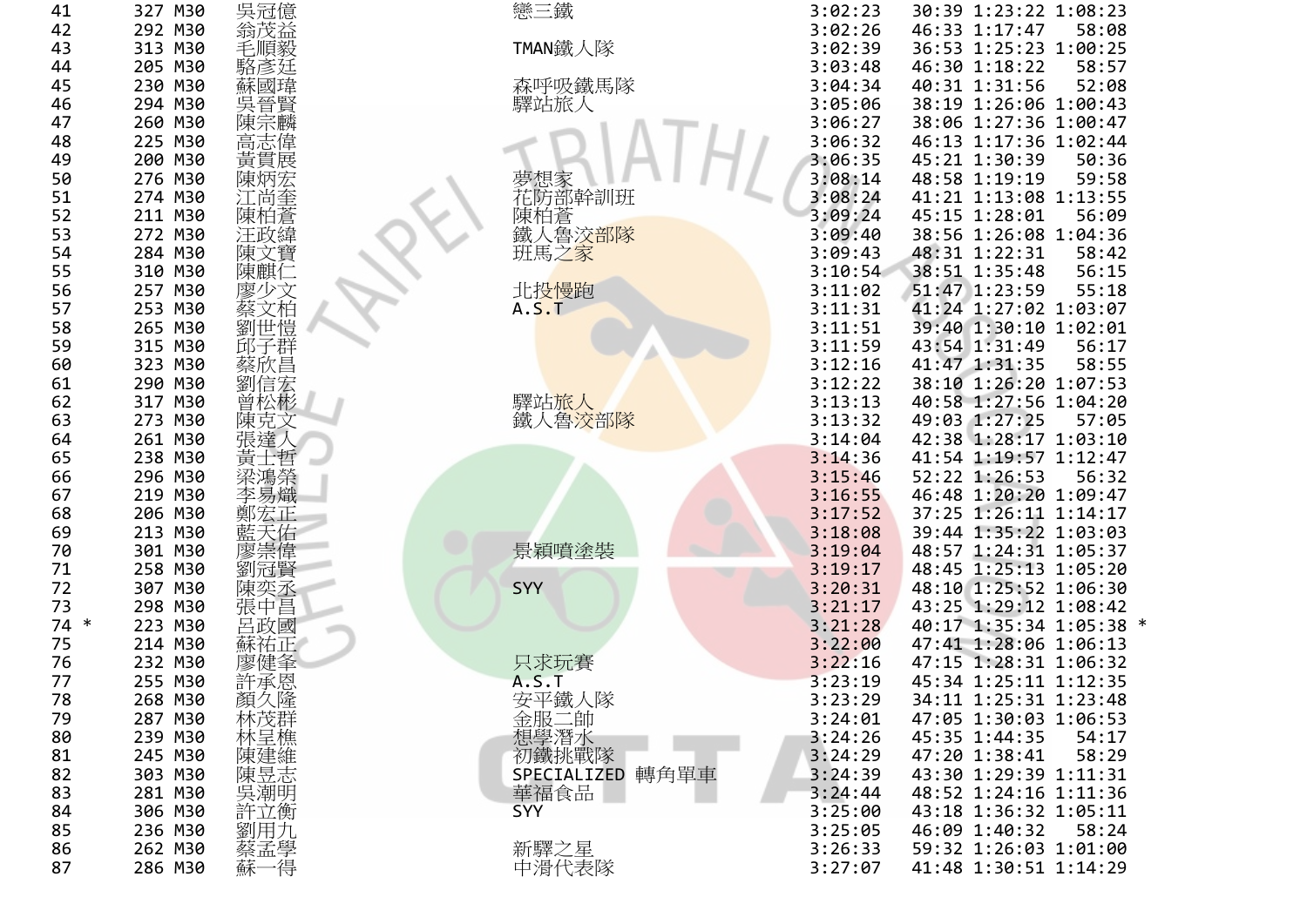| 88      | 256 M30 | 陳永昇                                     | 基督徒五股禮拜堂<br>SPECIALIZED 轉角單車<br>中滑代表隊<br> | 3:28:59 | 44:41 1:28:00 1:16:18           |
|---------|---------|-----------------------------------------|-------------------------------------------|---------|---------------------------------|
| 89      | 302 M30 |                                         |                                           | 3:29:03 | 42:16 1:30:53 1:15:54           |
| 90      | 285 M30 | 陳功展                                     |                                           | 3:29:56 | 55:38 1:28:57 1:05:22           |
| 91      | 328 M30 | 張政勇                                     |                                           | 3:29:59 | 30:13 1:41:20 1:18:27           |
| 92      | 252 M30 | 楊正偉                                     | A.S.T                                     | 3:30:05 | 45:34 1:40:21 1:04:11           |
| 93      | 228 M30 | 許立昕                                     |                                           | 3:30:11 | 59:05 1:23:50 1:07:17           |
| 94      | 263 M30 | 鄭家豪                                     | 新驛之星                                      | 3:31:39 | 42:25 1:34:11 1:15:03           |
| 95      | 222 M30 | 億綸                                      |                                           | 3:31:49 | 50:53 1:26:59 1:13:59           |
| 96      | 226 M30 | 謝聰哲                                     |                                           | 3:31:52 | 46:21 1:30:47 1:14:45           |
| 97      | 250 M30 |                                         | 竹風                                        | 3:33:46 | 43:28 1:32:51 1:17:28           |
| 98      | 233 M30 |                                         |                                           | 3:35:09 | 49:03 1:36:53 1:09:13           |
| 99      | 288 M30 |                                         |                                           | 3:35:54 | 46:31 1:39:56 1:09:28           |
| 100     | 266 M30 | i鄧吳林劉彥!<br>林劉彥!                         |                                           | 3:37:00 | 44:32 1:44:06 1:08:23           |
| 101     | 305 M30 | 黃旭弘                                     |                                           | 3:37:02 | 38:15 1:58:35 1:00:13           |
| 102     | 283 M30 | 文琦                                      |                                           | 3:38:09 | 43:01 1:34:23 1:20:46           |
| $103 *$ | 280 M30 |                                         | 后山鐵牛                                      | 3:38:19 | 47:50 1:38:40 1:11:49 *         |
| 104     | 275 M30 |                                         | 夢想家                                       | 3:39:40 | 44:14 1:38:04 1:17:22           |
| $105 *$ | 300 M30 | 吳聲宏                                     |                                           | 3:40:14 | 55:05 1:34:59 1:10:11 *         |
| 106     | 207 M30 | 陳彥銘                                     | 歐盛達鐵人隊                                    | 3:40:33 | 49:45 1:33:11 1:17:37           |
| 107     | 264 M30 | 邱勇潮                                     |                                           | 3:40:40 | 47:40 1:45:27 1:07:33           |
| 108     | 235 M30 | 陳志偉                                     | 南港360鐵人                                   | 3:40:52 | 44:25 1:33:10 1:23:17           |
| 109     | 282 M30 | 蕭銘賢                                     |                                           | 3:41:06 | 54:41 1:32:23 1:14:03           |
| 110     | 202 M30 | 啟偉                                      |                                           | 3:42:06 | 46:16 1:33:45 1:22:06           |
| 111     | 293 M30 | 儀雄                                      | 驛站旅人                                      | 3:43:45 | 52:34 1:36:09 1:15:03           |
| 112     | 304 M30 | 葉明奇                                     |                                           | 3:44:28 | 53:10 1:31:36 1:19:43           |
| 113     | 291 M30 |                                         |                                           | 3:47:11 | 39:21 1:42:38 1:25:13           |
| 114     | 224 M30 |                                         |                                           | 3:47:40 | 38:32 1:40:40 1:28:30           |
| 115     | 316 M30 |                                         |                                           | 3:48:32 | 56:02 1:43:10 1:09:22           |
| 116     | 217 M30 | 俊傑                                      |                                           | 3:52:43 | 48:14 1:44:22 1:20:08           |
| 117     | 198 M30 | 賢揚                                      |                                           |         | 3:53:08 1:02:10 1:20:56 1:30:03 |
| 118     | 234 M30 | 鐘振芳                                     |                                           | 3:53:30 | 48:45 1:41:37 1:23:08           |
| 119     | 279 M30 |                                         | 后山鐵牛                                      | 3:54:17 | 49:24 1:41:31 1:23:23           |
| 120     | 319 M30 | .<br>顏元彬<br>葉宣佐                         |                                           | 4:02:10 | 51:26 2:06:15 1:04:31           |
| 121     | 199 M30 |                                         | 欣興電子慢跑社                                   | 4:02:43 | 46:14 1:44:45 1:31:45           |
| 122     | 220 M30 | 陳偉忠<br>鄭煌偉                              |                                           | 4:02:45 | 42:12 1:45:42 1:34:52           |
| 123     | 325 M30 | 鄭勝中                                     |                                           | 4:03:45 | 53:10 1:53:10 1:17:25           |
| 124     | 237 M30 | 陳在芙                                     |                                           | 4:19:45 | 57:58 1:48:13 1:33:35           |
|         |         |                                         |                                           |         |                                 |
|         |         | 計時:Chinese Taipei Triathlon Association | 裁判長:黃金宏                                   |         | Print 2013-08-18, 12:30:18      |
|         |         |                                         |                                           |         |                                 |
|         |         |                                         |                                           |         |                                 |
|         |         |                                         |                                           |         |                                 |
|         |         |                                         |                                           |         |                                 |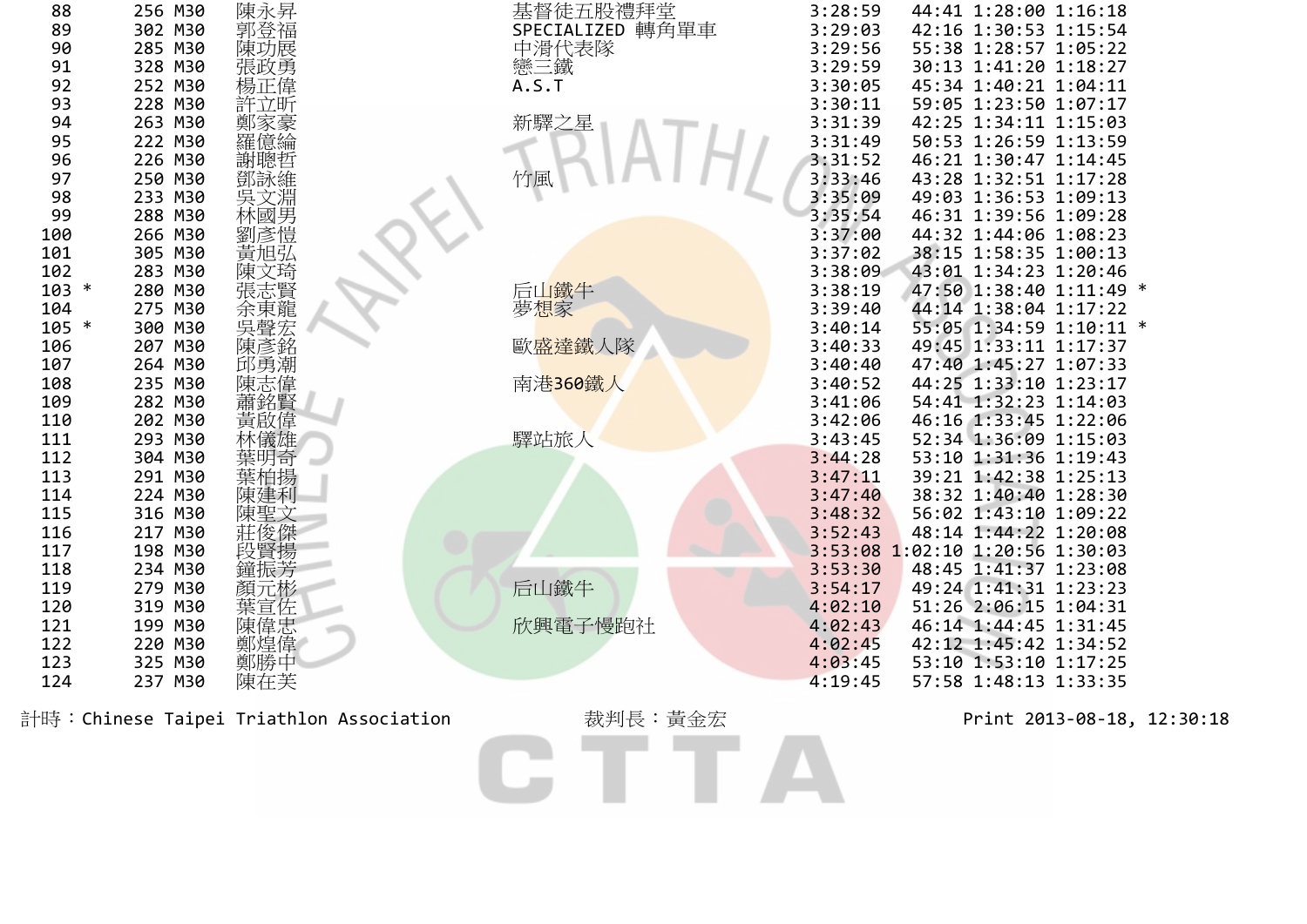M25 組成績

|                         | 2013-08-18 07:30 AM           |                   |                                  |         |      |                       |       |             |
|-------------------------|-------------------------------|-------------------|----------------------------------|---------|------|-----------------------|-------|-------------|
| Pos<br>===== === ====   | Div<br>No.<br>$=$ $=$ $=$ $=$ | Name              | Team                             | Time    | Swim | <b>Bike</b><br>===    | Run   | Remarks     |
| 1                       | 163 M25                       |                   | 金門縣<br>鐵馬牧場<br>彼得諾沃提計<br>ZIV優視設計 | 2:11:01 |      | 26:37 1:06:30         | 37:54 |             |
| $\overline{\mathbf{c}}$ | 111 M25                       | 董育昇<br>劉格臺        |                                  | 2:14:38 |      | 28:43 1:04:34         | 41:23 |             |
| 3                       | 193 M25                       | Petr Novotny      |                                  | 2:15:54 |      | 29:36 1:09:18         |       | 37:01 彼得諾沃提 |
| 4                       | 150 M25                       | 劉光武               |                                  | 2:17:21 |      | 31:50 1:04:52         | 40:40 |             |
| 5                       | 130 M25                       |                   |                                  | 2:19:49 |      | 26:59 1:06:51         | 46:01 |             |
| 6                       | 112 M25                       | 虎尾Ken<br>林義昌      | 提姆贏多芬<br>鐵馬牧場                    | 2:26:42 |      | 30:14 1:08:04         | 48:26 |             |
| $\overline{7}$          | 173 M25                       | 李銘益<br>范振輝        | 交大環工                             | 2:30:15 |      | 33:38 1:08:45         | 47:53 |             |
| 8                       | 113 M25                       |                   |                                  | 2:31:40 |      | 36:26 1:13:00         | 42:14 |             |
| 9                       | 181 M25                       | 游子毅<br>胡凱欣        |                                  | 2:33:00 |      | 28:20 1:08:33         | 56:07 |             |
| 10                      | 138 M25                       |                   | 台灣鐵香蕉<br>鐵馬牧場                    | 2:33:34 |      | 40:51 1:08:17         | 44:27 |             |
| 11                      | 186 M25                       |                   |                                  | 2:44:47 |      | 41:52 1:10:32         | 52:24 |             |
| 12                      | 148 M25                       |                   | 新驛之星                             | 2:44:58 |      | 37:37 1:15:14         | 52:08 |             |
| 13                      | 192 M25                       |                   |                                  | 2:46:49 |      | 36:51 1:18:26         | 51:33 |             |
| 14                      | 179 M25                       | <b>简徐黃王</b>       |                                  | 2:49:30 |      | 38:19 1:20:34         | 50:38 |             |
| 15                      | 168 M25                       | 王皓正               | SPECIALIZED 轉角單車                 | 2:50:00 |      | 33:12 1:16:49 1:00:00 |       |             |
| 16                      | 139 M25                       |                   | 鐵馬牧場                             | 2:50:40 |      | 37:20 1:18:24         | 54:57 |             |
| 17                      | 174 M25                       | 曾聖為<br>陳仁倫        |                                  | 2:51:07 |      | 44:29 1:19:17         | 47:22 |             |
| 18                      | 122 M25                       | 游育霖               |                                  | 2:51:53 |      | 26:27 1:30:26         | 55:01 |             |
| 19                      | 164 M25                       | 楊易霖               | 金門縣                              | 2:52:04 |      | 39:33 1:13:53         | 58:39 |             |
| 20                      | 136 M25                       | 鄭登鍵               |                                  | 2:54:59 |      | 39:05 1:24:38         | 51:17 |             |
| 21                      | 167 M25                       | 彭健華               |                                  | 2:55:16 |      | 35:57 1:28:32         | 50:48 |             |
| 22                      | 141 M25                       | 卓承宣               |                                  | 2:55:44 |      | 43:30 1:14:07         | 58:08 |             |
| 23                      | 191 M25                       | 洪正文               | 班馬之家                             | 2:55:47 |      | 41:58 1:23:13         | 50:37 |             |
| 24                      | 159 M25                       | 苗豐靖               | 時薪8塊半                            | 2:55:54 |      | 39:18 1:23:17         | 53:20 |             |
| 25                      | 128 M25                       | 李建旻               | Synopsys Tri Team                | 2:56:06 |      | 38:45 1:19:13         | 58:10 |             |
| 26                      | 157 M25                       |                   | 后山鐵牛                             | 2:57:14 |      | 33:07 1:26:33         | 57:35 |             |
| 27                      | 182 M25                       | 林季緯               |                                  | 2:59:13 |      | 50:35 1:20:58         | 47:41 |             |
| 28                      | 172 M25                       | 洪振凱               | 富威鐵人                             | 3:01:19 |      | 38:10 1:16:20 1:06:50 |       |             |
| 29                      | 151 M25                       | 楊智學               |                                  | 3:02:25 |      | 38:53 1:22:57 1:00:36 |       |             |
| 30                      | 176 M25                       | 陳子挺               | 花防部幹訓班<br>悍將鐵人                   | 3:05:23 |      | 35:28 1:21:59 1:07:57 |       |             |
| 31                      | 187 M25                       | 戴宗輝               | 陸軍專科學校                           | 3:07:48 |      | 43:45 1:26:55         | 57:09 |             |
| 32                      | 146 M25                       | 蕭佳豪               |                                  | 3:07:52 |      | 47:12 1:20:25 1:00:16 |       |             |
| 33                      | 145 M25                       | 陳彥穎               |                                  | 3:08:26 |      | 50:54 1:22:09         | 55:23 |             |
| 34                      | 116 M25                       |                   |                                  | 3:09:36 |      | 34:59 1:21:21 1:13:16 |       |             |
| 35                      | 155 M25                       |                   | 后山鐵牛                             | 3:09:56 |      | 54:40 1:14:19 1:00:58 |       |             |
| 36                      | 189 M25                       |                   |                                  | 3:10:17 |      | 42:15 1:17:53 1:10:11 |       |             |
| 37                      | 140 M25                       | "簡唐黃陳」<br>[焕] 佑志: |                                  | 3:10:21 |      | 36:06 1:30:36 1:03:40 |       |             |
| 38                      | 147 M25                       | 江柏賢               |                                  | 3:10:40 |      | 38:44 1:22:08 1:09:48 |       |             |
| 39                      | 149 M25                       | 蔡宜霖               | 鐵人魯洨部隊                           | 3:10:43 |      | 46:49 1:20:55 1:03:00 |       |             |
| 40                      | 180 M25                       | 鄭濬煒               |                                  | 3:10:46 |      | 50:21 1:21:07         | 59:19 |             |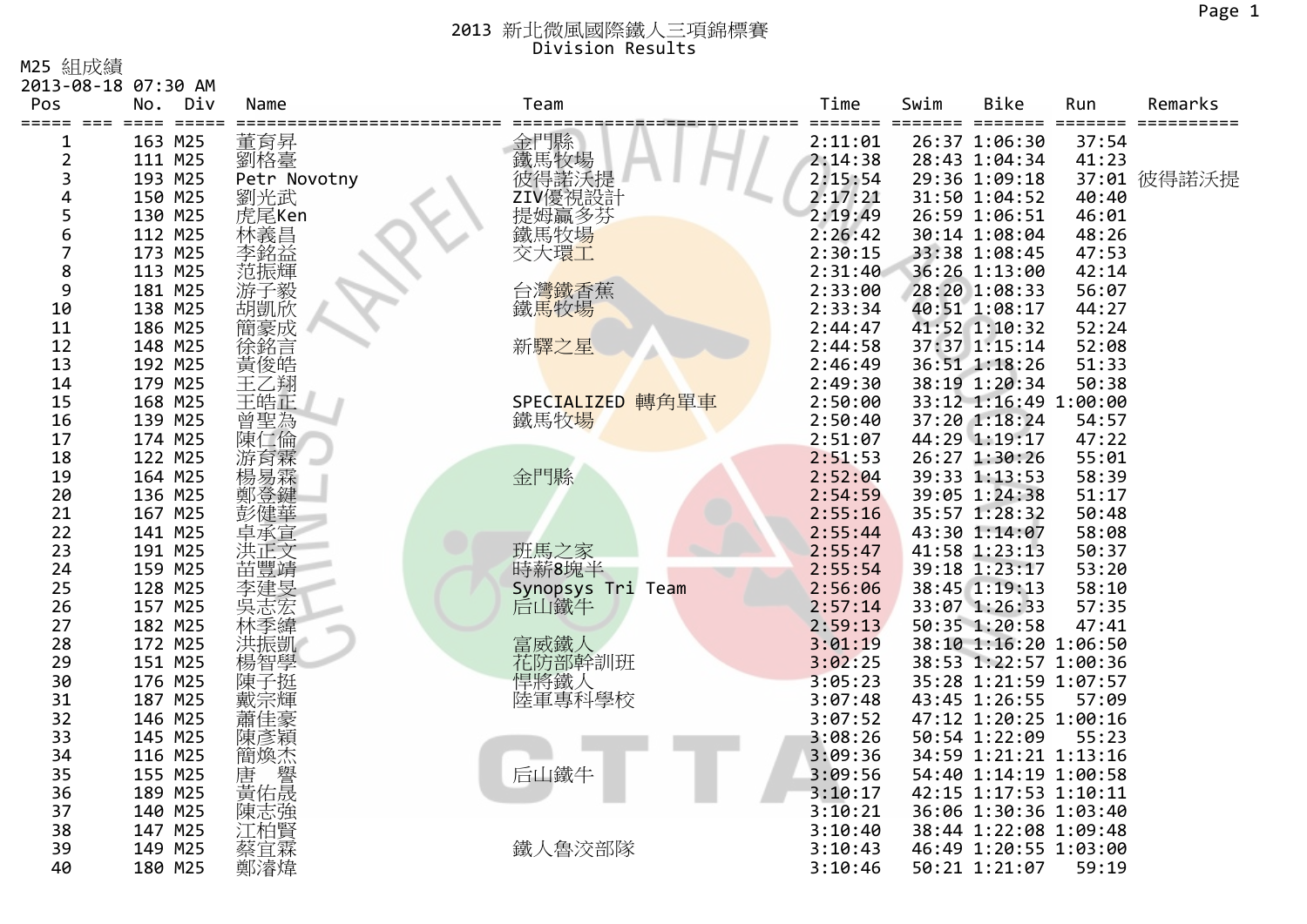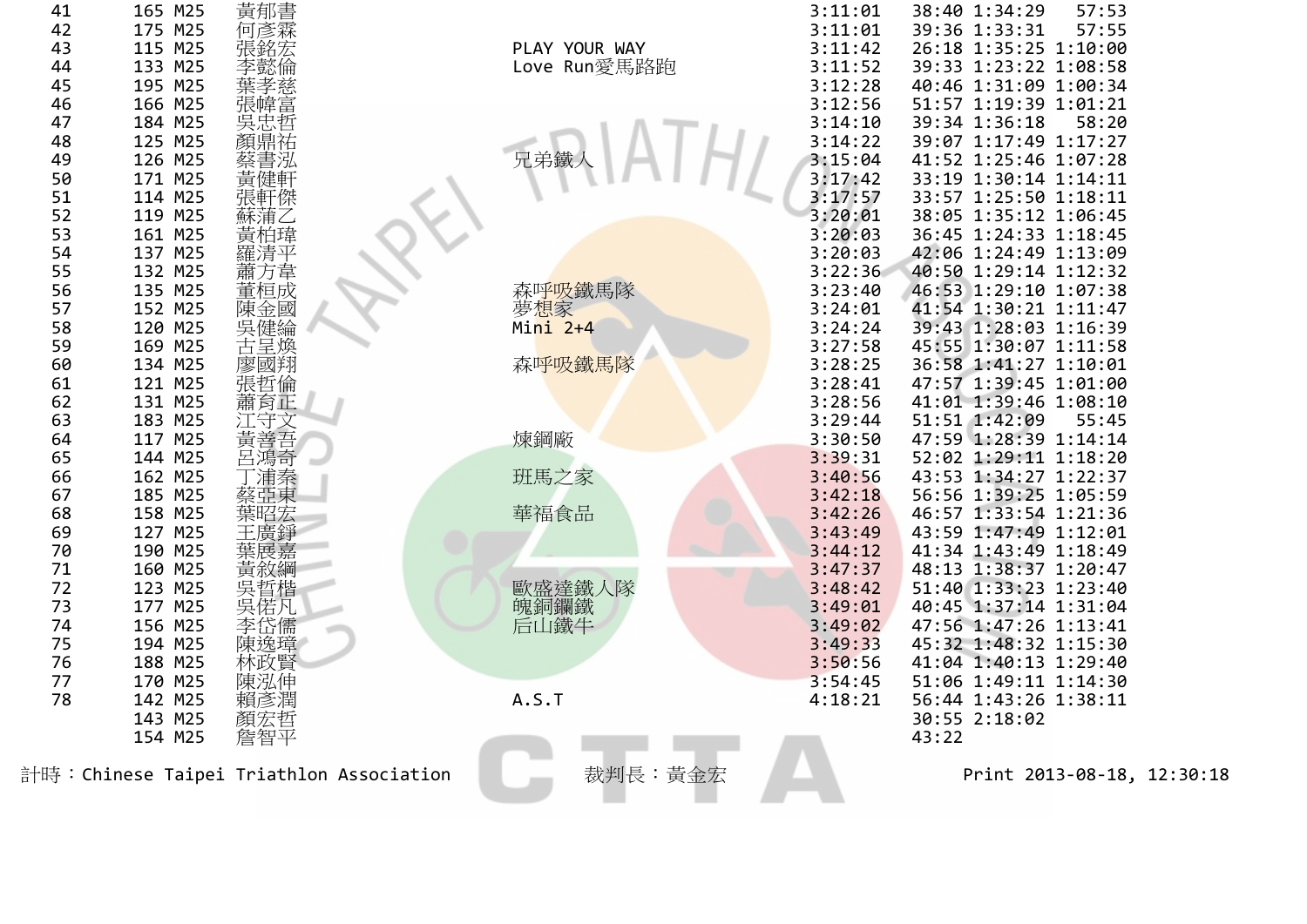|  | M20 組成績 |
|--|---------|
|--|---------|

| 2013-08-18 07:30 AM<br>Pos                                                                                    | No. Div                                                                                                                                                                                                                        | Name                                                                           | Team                                                                  | Time                                                                                                                                                                                                                                           | Swim  | Bike                                                                                                                                                                                                                                                                                                                                                                                                                                                                                       | Run                                                                           | Remarks                    |
|---------------------------------------------------------------------------------------------------------------|--------------------------------------------------------------------------------------------------------------------------------------------------------------------------------------------------------------------------------|--------------------------------------------------------------------------------|-----------------------------------------------------------------------|------------------------------------------------------------------------------------------------------------------------------------------------------------------------------------------------------------------------------------------------|-------|--------------------------------------------------------------------------------------------------------------------------------------------------------------------------------------------------------------------------------------------------------------------------------------------------------------------------------------------------------------------------------------------------------------------------------------------------------------------------------------------|-------------------------------------------------------------------------------|----------------------------|
| 2<br>3<br>5<br>6<br>7<br>8<br>9<br>10<br>11<br>12<br>13<br>14<br>15<br>16<br>17<br>18<br>19<br>20<br>21<br>22 | 89 M20<br>105 M20<br>86 M20<br>85 M20<br>81 M20<br>91 M20<br>84 M20<br>94 M20<br>90 M20<br>88 M20<br>99 M20<br>83 M20<br>106 M20<br>96 M20<br>98 M20<br>103 M20<br>95 M20<br>104 M20<br>107 M20<br>108 M20<br>87 M20<br>82 M20 | 陳正凱<br>李元肇<br>饒皓昀<br>高鳴鉦<br>衡翰<br>黃正宏<br>趙建堯<br>陳劭安<br>吳瑋倫<br>郁宸<br>石健智<br>胡軒嘉 | <b>CSMU</b><br>ご、馬牧場<br>蘆洲鐵人<br>長征<br>戀三鐵<br>BCT車隊<br>BCT車隊<br>鐵人魯洨部隊 | 2:32:12<br>2:32:56<br>2:36:40<br>2:39:45<br>2:47:35<br>2:48:01<br>2:49:22<br>2:53:50<br>2:56:44<br>2:59:36<br>3:05:47<br>3:08:17<br>3:11:10<br>3:17:07<br>3:17:30<br>3:17:30<br>3:20:06<br>3:28:14<br>3:30:01<br>3:34:25<br>3:40:22<br>4:20:01 |       | 36:28 1:12:35<br>32:46 1:11:44<br>30:54 1:12:12<br>34:34 1:13:17<br>33:10 1:14:44<br>38:50 1:18:35<br>38:27 1:13:17<br>37:26 1:14:14 1:02:11<br>34:40 1:25:21<br>46:17 1:19:31<br>25:51 1:26:36 1:13:21<br>44:41 1:23:05 1:00:32<br>35:59 1:24:11 1:11:01<br>44:08 1:31:18 1:01:43<br>42:59 1:26:27 1:08:05<br>41:37 1:21:43 1:14:10<br>40:50 1:31:04 1:08:12<br>40:36 1:40:11 1:07:27<br>50:34 1:20:26 1:19:01<br>37:05 1:42:56 1:14:26<br>49:09 1:40:21 1:10:54<br>52:06 2:11:29 1:16:27 | 43:10<br>48:27<br>53:35<br>51:55<br>59:42<br>50:36<br>57:39<br>56:44<br>53:48 |                            |
|                                                                                                               | 100 M20                                                                                                                                                                                                                        | 賴胤伯<br>計時: Chinese Taipei Triathlon Association                                | 裁判長:黃金宏                                                               |                                                                                                                                                                                                                                                | 44:52 |                                                                                                                                                                                                                                                                                                                                                                                                                                                                                            |                                                                               | Print 2013-08-18, 12:30:18 |